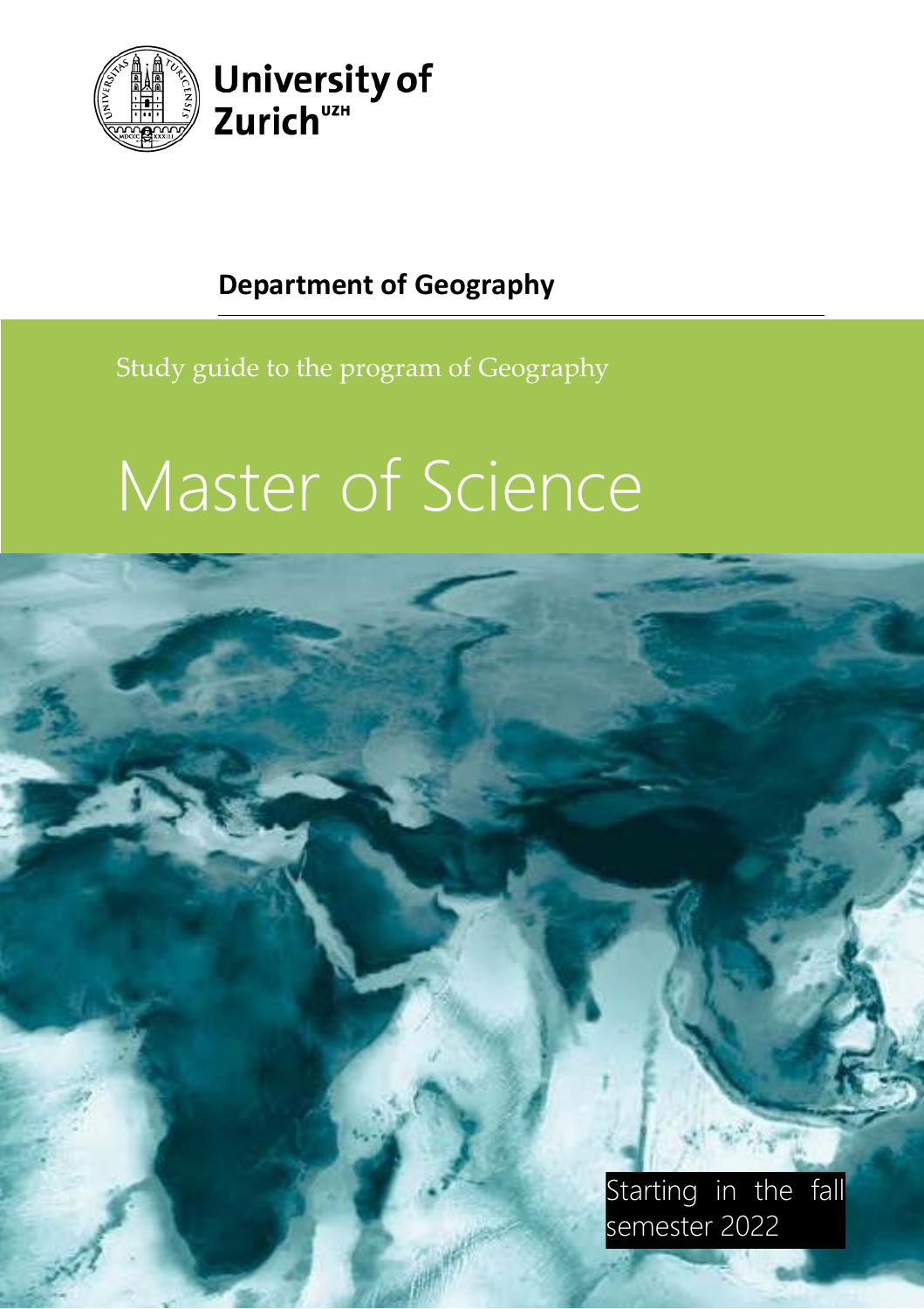Study Guide Master in Geography

**Imprint** Student Advisory Service Geography and Earth System Science May 2022 **[www.geo.uzh.ch/en/studying](http://www.geo.uzh.ch/en/studying/)**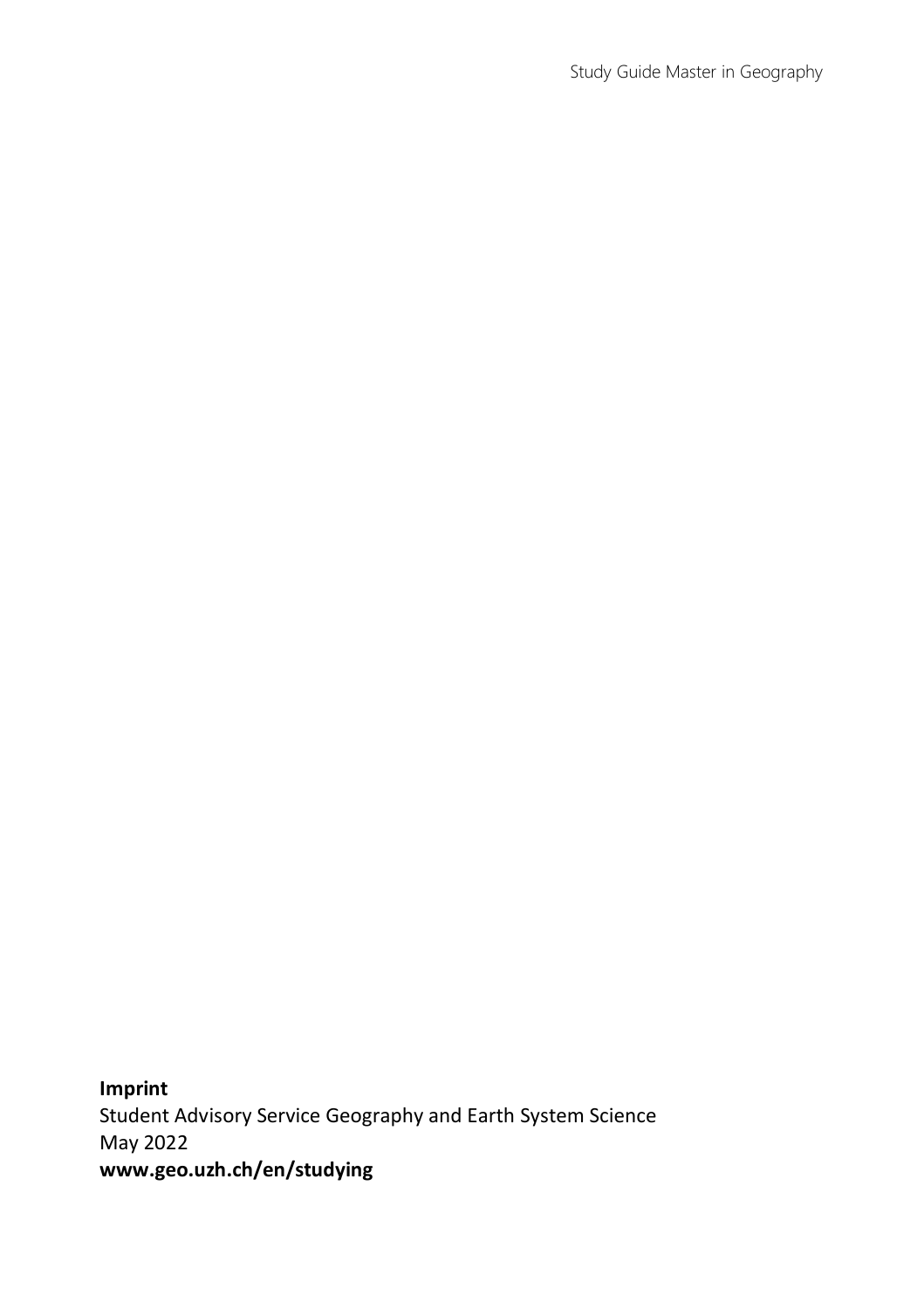## **Table of contents**

| 1 Preface                                          | 1              |
|----------------------------------------------------|----------------|
|                                                    |                |
| 2 Geography at the University of Zurich            | 3              |
| 2.1 Focus of Education                             | 4              |
|                                                    |                |
| <b>3 Geographical World of Work</b>                | 6              |
| 3.1 Selected Fields of Work                        | 6              |
| 3.2 Employment Situation                           | $\overline{7}$ |
| 4 General information about studying at MNF        | 8              |
| 4.1 Matriculation                                  | 9              |
| 4.2 Structure                                      | 10             |
| 4.3 Structure of major and minor                   | 11             |
| 4.4 Begin of studies                               | 11             |
| 4.5 Standard study period                          | 12             |
| 4.6 Compulsory, core elective and elective modules | 12             |
| 4.7 Booking modules                                | 13             |
| 4.8 Assessments                                    | 13             |
| 4.9 Mobility                                       | 14             |
| 4.10 Final degree                                  | 15             |
| 4.11 Transfer of additional credits                | 15             |
| 5 Master of Science in Geography (MSc)             | 16             |
| 5.1 General information                            | 16             |
| 5.2 Structure of the study program in Geography    | 16             |
| 5.3 Emphasis within the Master of Geography        | 18             |
| 5.4 Module overview                                | 19             |
| 5.4.1 Compulsory Modules                           | 19             |
| 5.4.2 Core Elective Modules                        | 21             |
| 5.4.3 Elective Modules                             | 25             |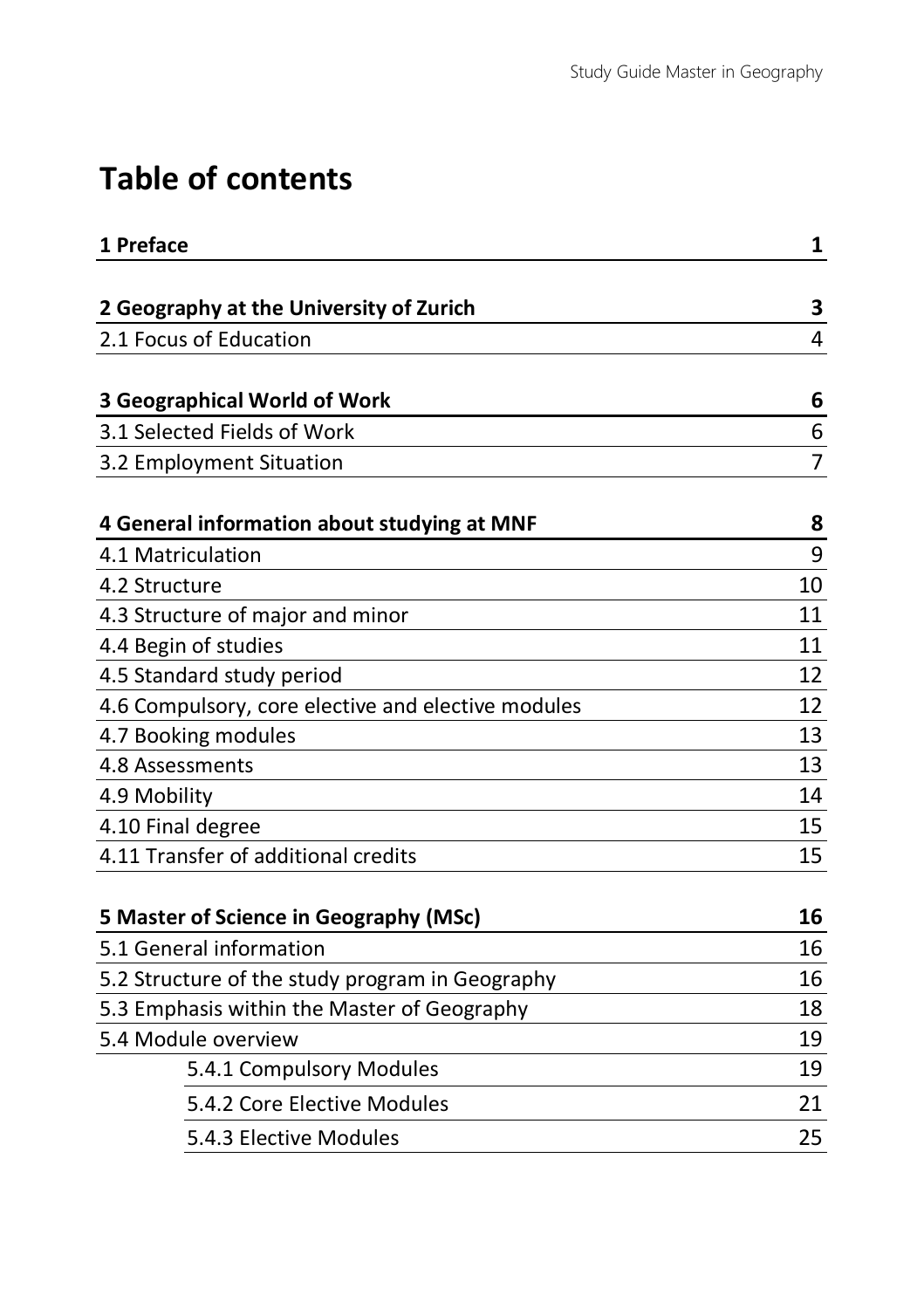| 5.5 Field trips (GEO 599)                    | 27 |
|----------------------------------------------|----|
| 5.6 Tutorials                                | 28 |
| 5.7 Internship                               | 28 |
| 6 Geography as a Minor                       | 29 |
| <b>7 Teaching Diploma</b>                    | 30 |
| 7.1 Geographie als 1. Unterrichtsfach        | 31 |
| 7.2 Geographie als 2. Unterrichtsfach        | 31 |
| 8 Varia                                      | 32 |
| 8.1 Student Society Geography (Fachverein)   | 32 |
| 8.2 Geographie Alumni UZH (former GEGZ)      | 33 |
| 8.3 Libraries                                | 34 |
| 8.4 Important University Information Offices | 34 |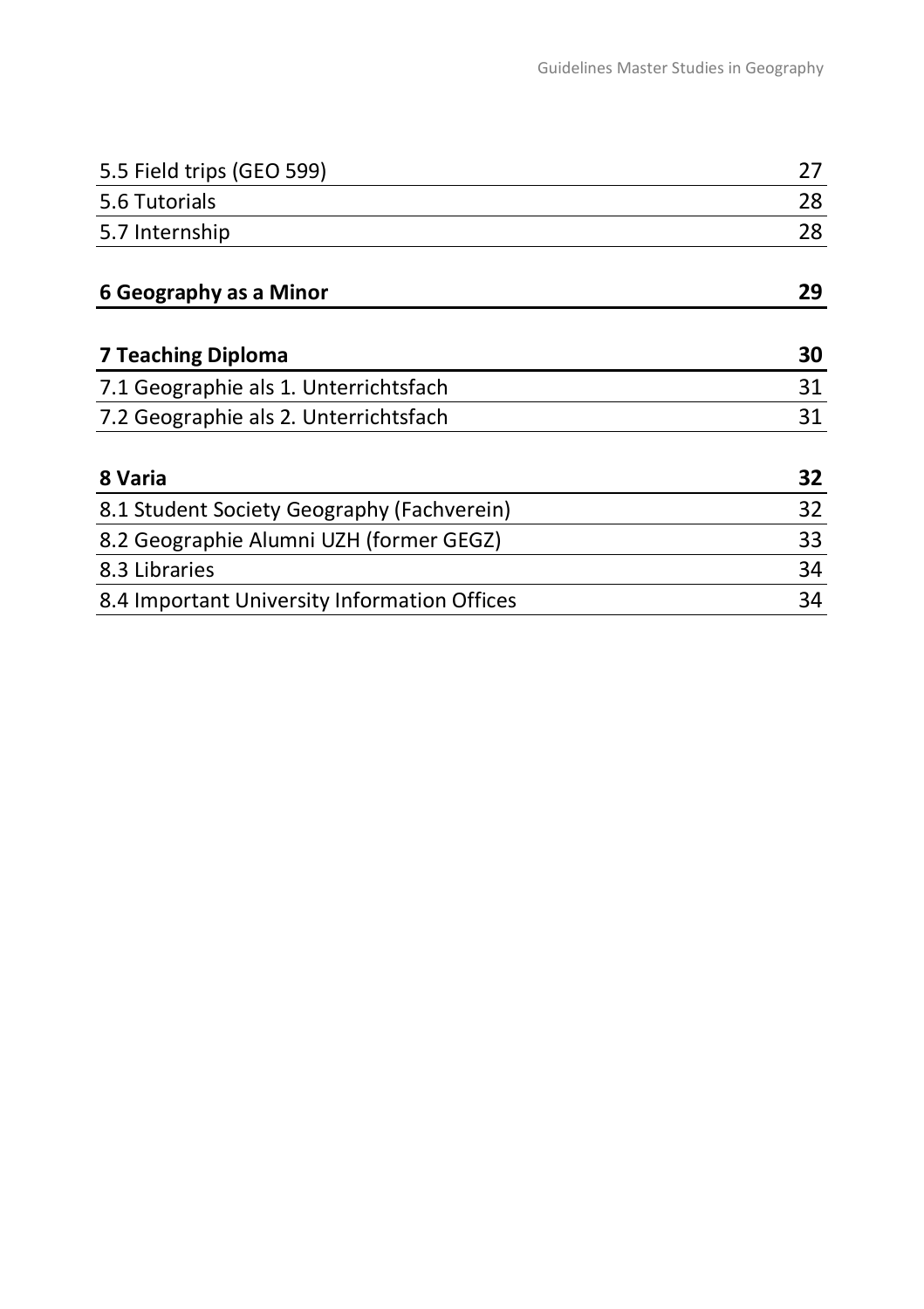## <span id="page-4-0"></span>**1 Preface**

In this **study guide ("Wegleitung")**, the Master's degree program in Geography is explained for students taking up their studies starting from fall semester 2022. For students who have started their studies before fall semester 2022, the study guide of the corresponding year (begin of studies) as well as the transitional regulations are relevant. The current and previous versions of the study guide as well as additional information are published on the website of the Department of Geography (GIUZ).

The **program regulations ("Studienordnung")** contain detailed contentrelated requirements and module and exam procedures of major and minor subjects at the Faculty of Science (MNF). The **framework ordinance ("Rahmenordnung")** governs the general conditions for Bachelor's and Master's degree programs at the MNF. The mentioned regulations as well as further study guidelines are available on the website of the MNF.

#### **[www.mnf.uzh.ch/en/studium.html](http://www.mnf.uzh.ch/en/studium.html)**

In case of remaining questions, the student advisory service of the Department of Geography (GIUZ) is the first contact point:

| Office        | Y25 K10, Winterthurstr. 190, Universität Irchel, Zürich |
|---------------|---------------------------------------------------------|
| Phone         | 044/635 51 18                                           |
| Mail          | $\boxtimes$ student-advice@geo.uzh.ch                   |
| Opening hours | Two afternoons per week from 13.00 to 16.30 o'clock     |
|               | (please consider the information on the website for     |
|               | current opening hours).                                 |
|               | Appointments for a meeting can be booked at             |
|               | www.terminland.de/giuz-studienberatung                  |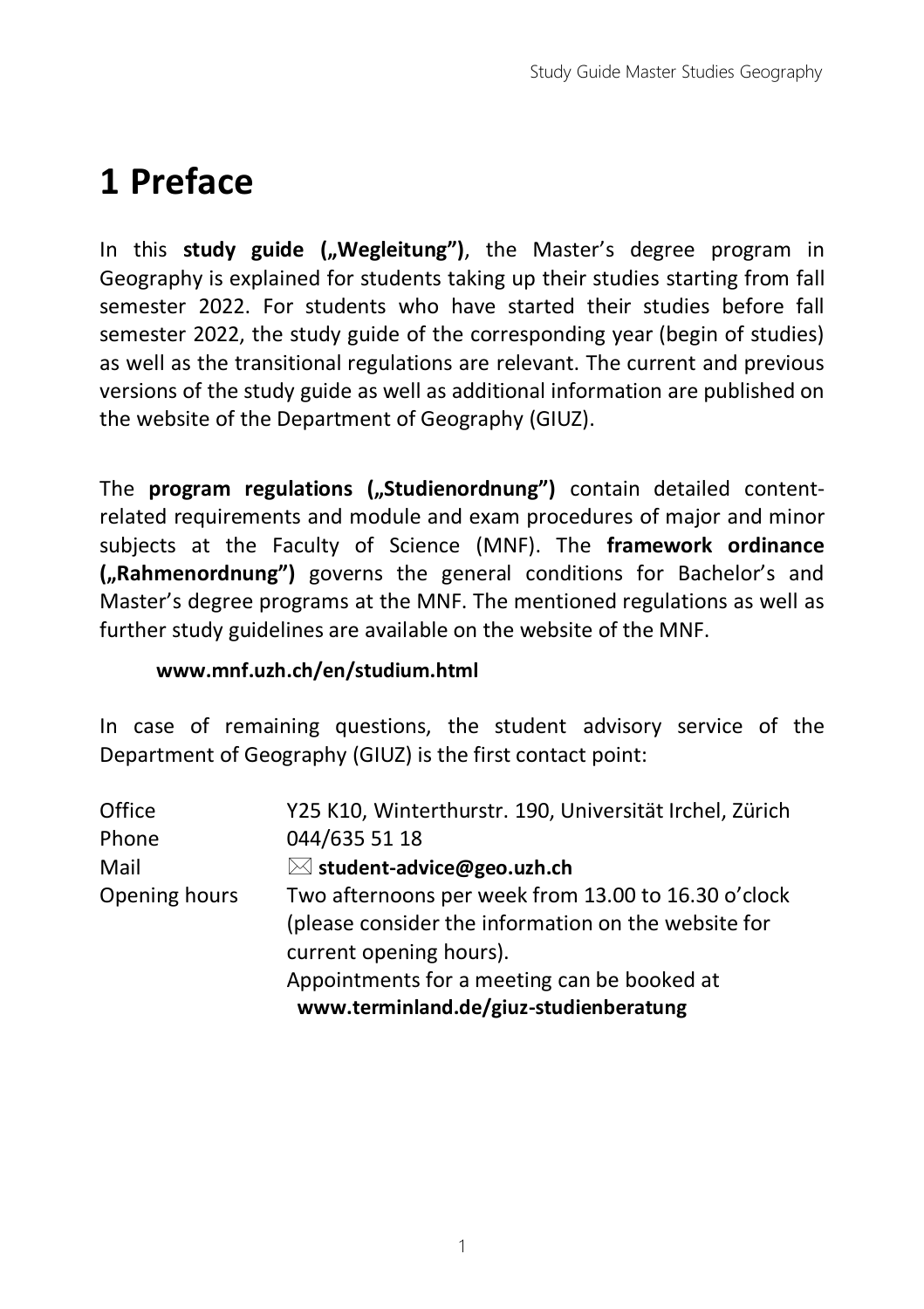Further information about the study program and particularly about individual courses can be found on the following websites:

- Website for students of the University of Zurich **[www.students.uzh.ch](http://www.students.uzh.ch/)**
- Commented course catalogue of the University of Zurich **<https://studentservices.uzh.ch/uzh/anonym/vvz/index.html>**
- Commented course catalogue of the ETH **[www.vvz.ethz.ch](http://www.vvz.ethz.ch/)**

In order to allow students to efficiently plan their studies, an information event concerning the Master's program is held at the end of the Bachelor's program. For new students at UZH, usually a short introduction event takes place on the last Tuesday before the start of the fall semester. For further information please contact the student advisory service.

Student advisory service of the Department of Geography, Oliva Schilling & Michael Förster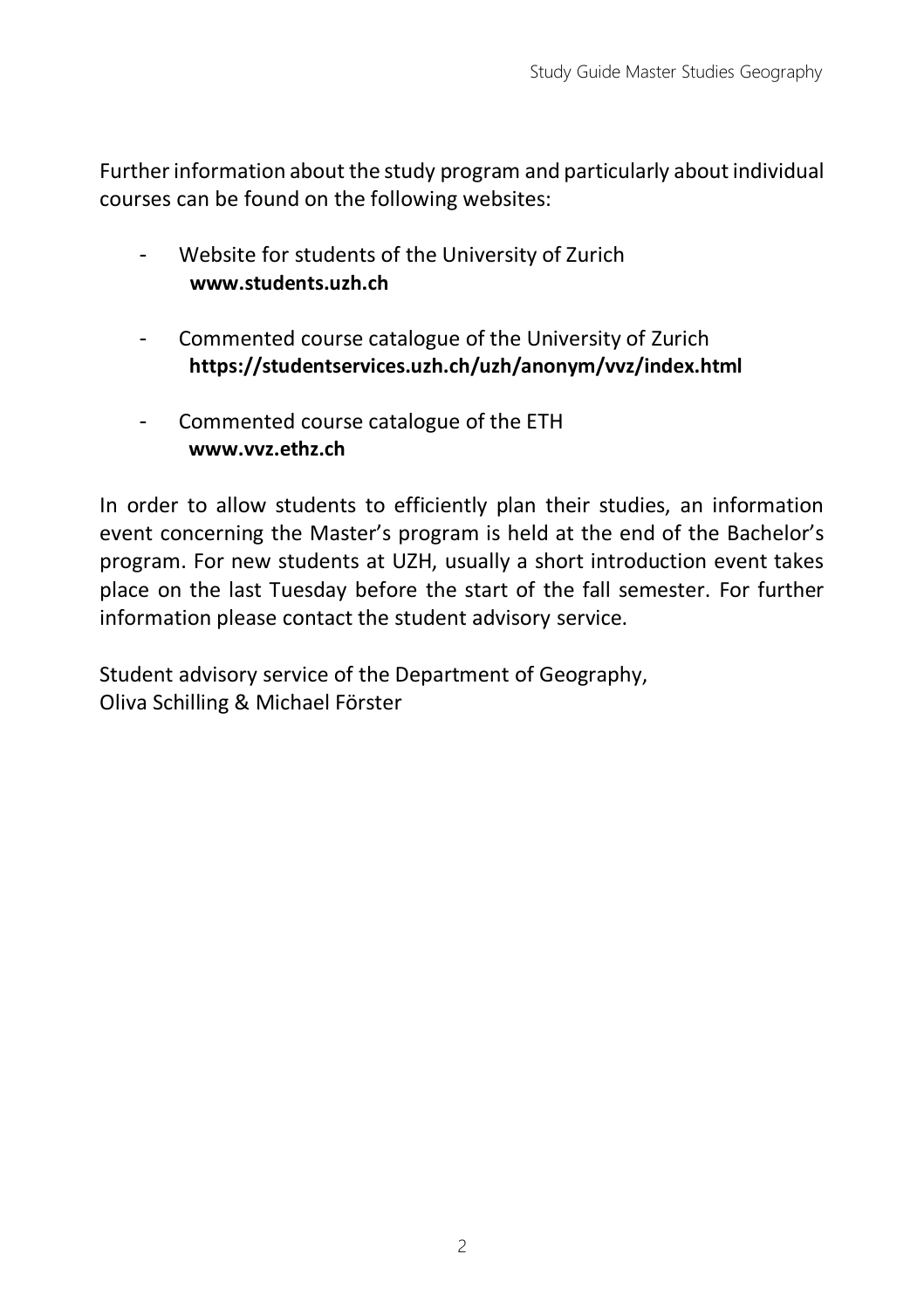## <span id="page-6-0"></span>**2 Geography at the University of Zurich**

Welcome! We are glad that you are interested in choosing the Master's study program in Geography at the University of Zurich.

Based on the motto *"One Earth – Many worlds"*, existentially important questions about the present as well as the future of the living environment on our planet are examined at the Department of Geography. How do humans and environment interact? What kind of relations develop between human and space? Global change, neoliberalisation, virtual worlds, environmental changes and urbanisation are some of the core challenges Geography touches upon.

The study program in Geography offers a unique combination of research perspectives and unites approaches of natural, social and computational sciences. The Master's study program in Geography allows specialisation in individual research fields of Geography. Profound knowledge of current research projects is imparted and the critical discussion of socially relevant topics is encouraged. In doing so, the students' intellectual and communicational skills are promoted.

#### **Aims of the study program**

- − The students understand the synthesis and transformation of the living space on a local, regional and global scale as well as their characteristics.
- The students are able to implement approaches of natural, social and computational sciences to analyse actual questions appropriately.
- The students are able to act responsibly as interdisciplinary thinking human beings.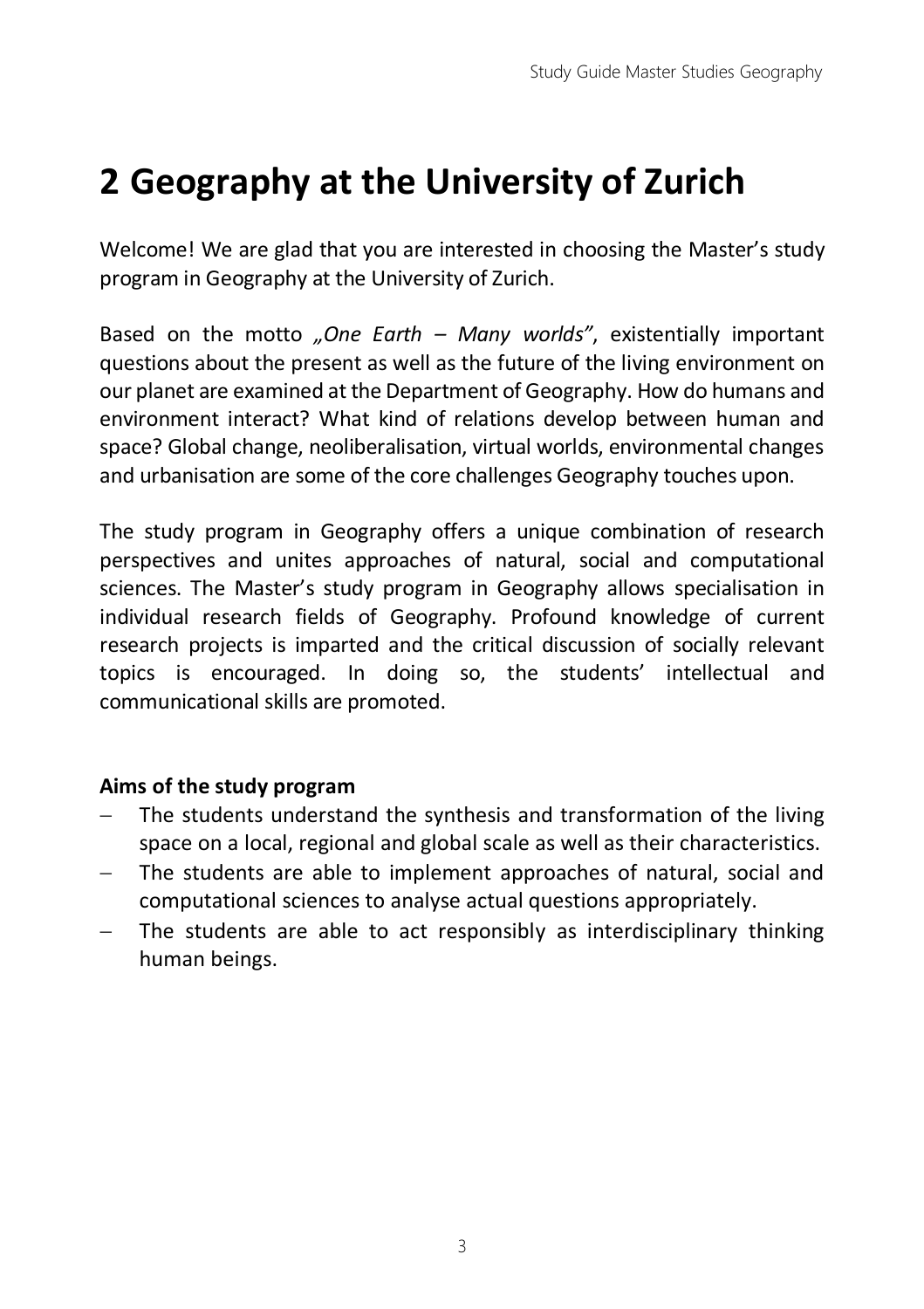## <span id="page-7-0"></span>**2.1 Focus of Education**

The Department of Geography of the University of Zurich has the following foci of education:

#### **Human Geography**

- *Economic Geography (WGG):* Geographies of global commodity chains and transnational markets; work, gender and space; urban and regional development
- *Labour Geography (LGG):* Transformations of forms of work, working conditions and labor markets with a focus on digitalization, migration, gender and care work
- *Political Geography (PGG):* Geographies of violence and power, geographies of moral, political ecology, development studies
- *Social and Cultural Geography (SOKU):* Transformation of cities and urban societies, urban marginalization, global socio-spatial inequalities and possibilities for urban change
- *Space, Nature and Society (SNS):* Social and spatial aspects of nature, its perception, meaning, value, appreciation, appropriation, and development

### **Physical Geography**

- *Geochronology (GCH):* Dating of soils, landscapes and surface processes
- *Glaciology and Geomorphodynamics Group (3G):* Climate history and climatic consequences, natural hazards, research on ice ages and high mountain areas
- *Hydrology and Climate (H2K):* Water cycle, catchment hydrology, hydrological processes, climate impact on water resources
- *Soil Science and Biogeochemistry (2B):* Carbon cycle in the system of plant and soil, geography of vegetation and geoecology, history of landscape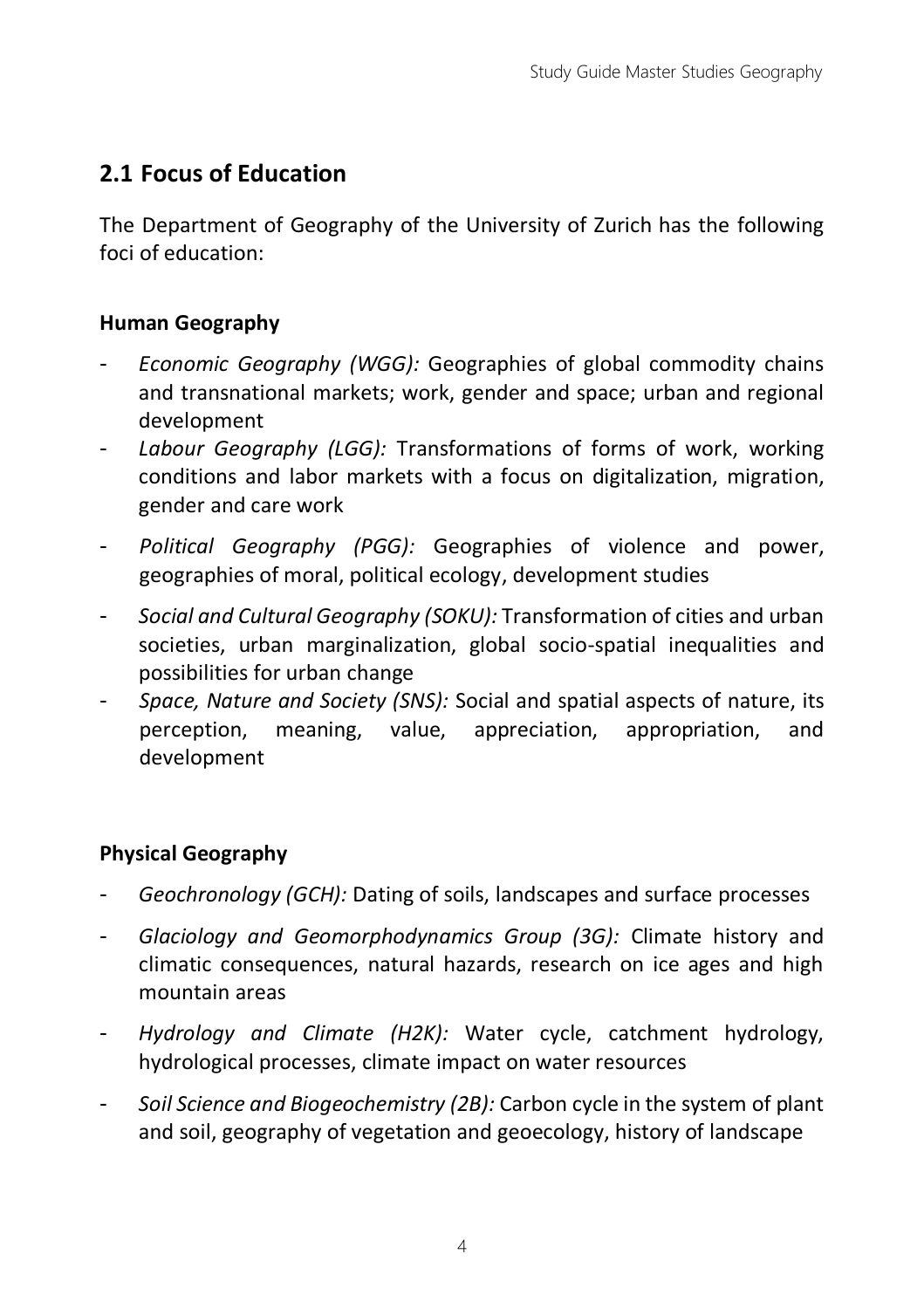### **Remote Sensing**

- *Earth System Sciences (ESS):* Co-evolution of social-ecological systems, biosphere- and hydrosphere- human interactions
- *Remote Sensing Laboratories (RSL):* Generating products of remote sensing of the earth surface, classification of land use, SAR and LIDAR, image spectrometry, instruments and methods for capturing environmental problems and processes with satellite and plane data
- *Remote Sensing of Water Systems (RSWS):* Developing and applying novel approaches building upon coupled models and observations to advance water systems research
- *Spatial Genetics (GS):* Mapping the spatial distribution of plant genetic diversity, including its characteristics and effects on ecosystem function.

#### - **Geographic Information Systems**

- *Geographic Information Visualisation and Analyses (GIVA):* Geographic information visualisation, science in spatial cognition, methods of analysing space, application of geographic information technologies in human and social sciences
- *Geographic Information Systems (GIS):* Analysis of spatio-temporal data, pattern recognition in spatial data, automatic generation of maps, GIS in protection areas, spatial modelling in the environmental area
- *Geocomputation (GC):* Methods of geoinformatics with a focus on uncertainties in environmental modelling, methods of spatial localisation and search in text and images, extraction of geosemantical information out of unstructured geographical sources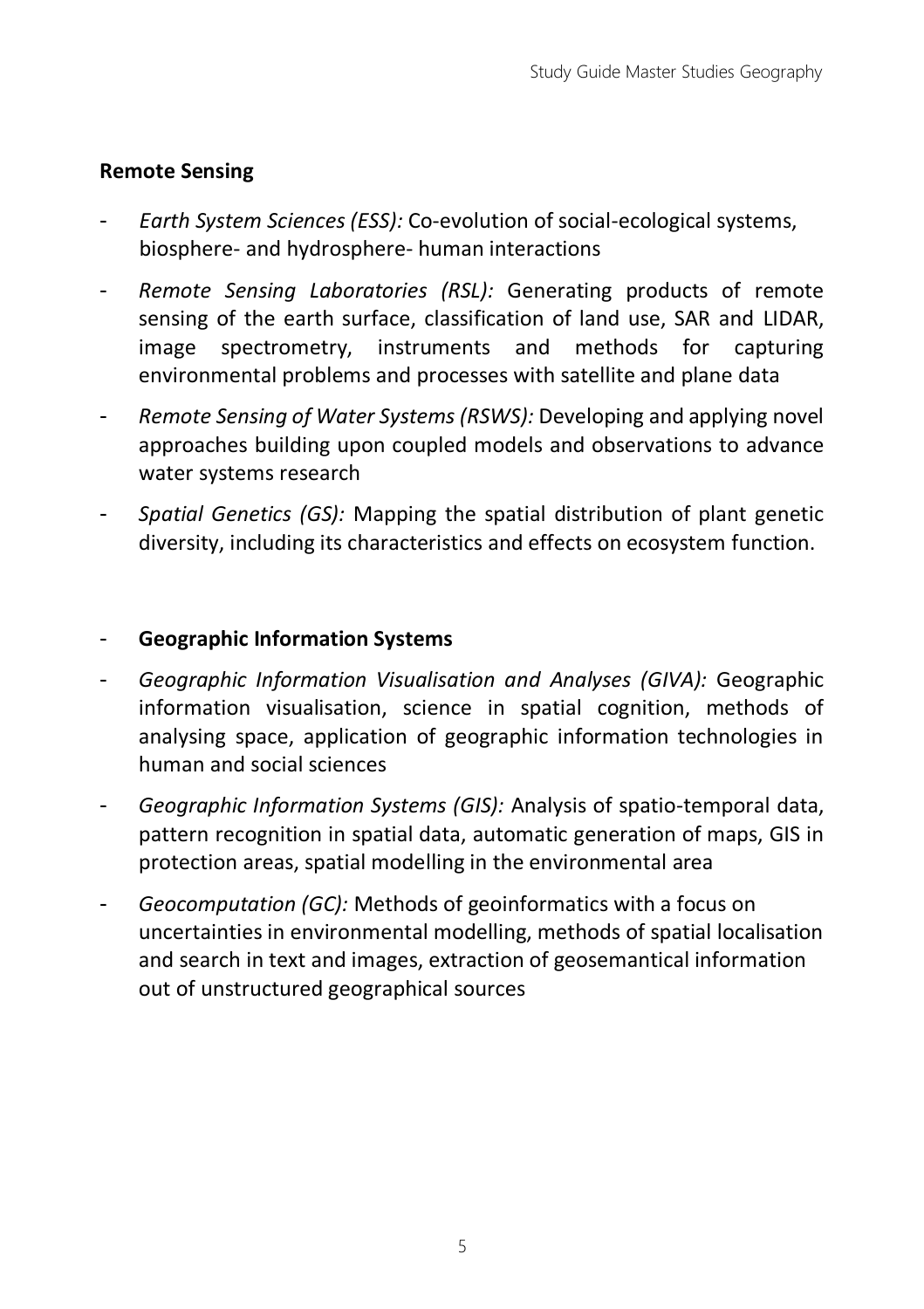## <span id="page-9-0"></span>**3 Geographical World of Work**

Geographers can benefit from a wide occupational field on the job market. Because of Geography's broad scope, employment can be found in a variety of fields, although graduates might have to compete with graduates of other study programs for the same jobs. Nevertheless, three skills which are high in demand – teamwork, project work and interdisciplinary collaboration – are acquired through the study program Geography.

## <span id="page-9-1"></span>**3.1 Selected Fields of Work**

**Spatial planning:** City, regional & land use planning, site evaluation, city and regional research, economic and structural policy, economic promotion, disposal, transport and mobility research, traffic planning, tourism

**Environment, landscape and human beings:** Environmental and landscape planning, nature and environment protection, natural hazards, biotope mapping, geo-ecology, geotechnology, ecosystem research, ecological management, environmental economy, soil protection, soil science, climatic research, hydrology, soil protection specialist unit, development cooperation, international organisations, insurances, meteorology

**Information and communication:** Press and public relations, media, publishing sector, statistics, market research, information services, remote sensing, (computer) cartography, geoinformatics (GIS), banks, museums, **libraries** 

**Schools:** Teaching at secondary, diploma, vocational and other schools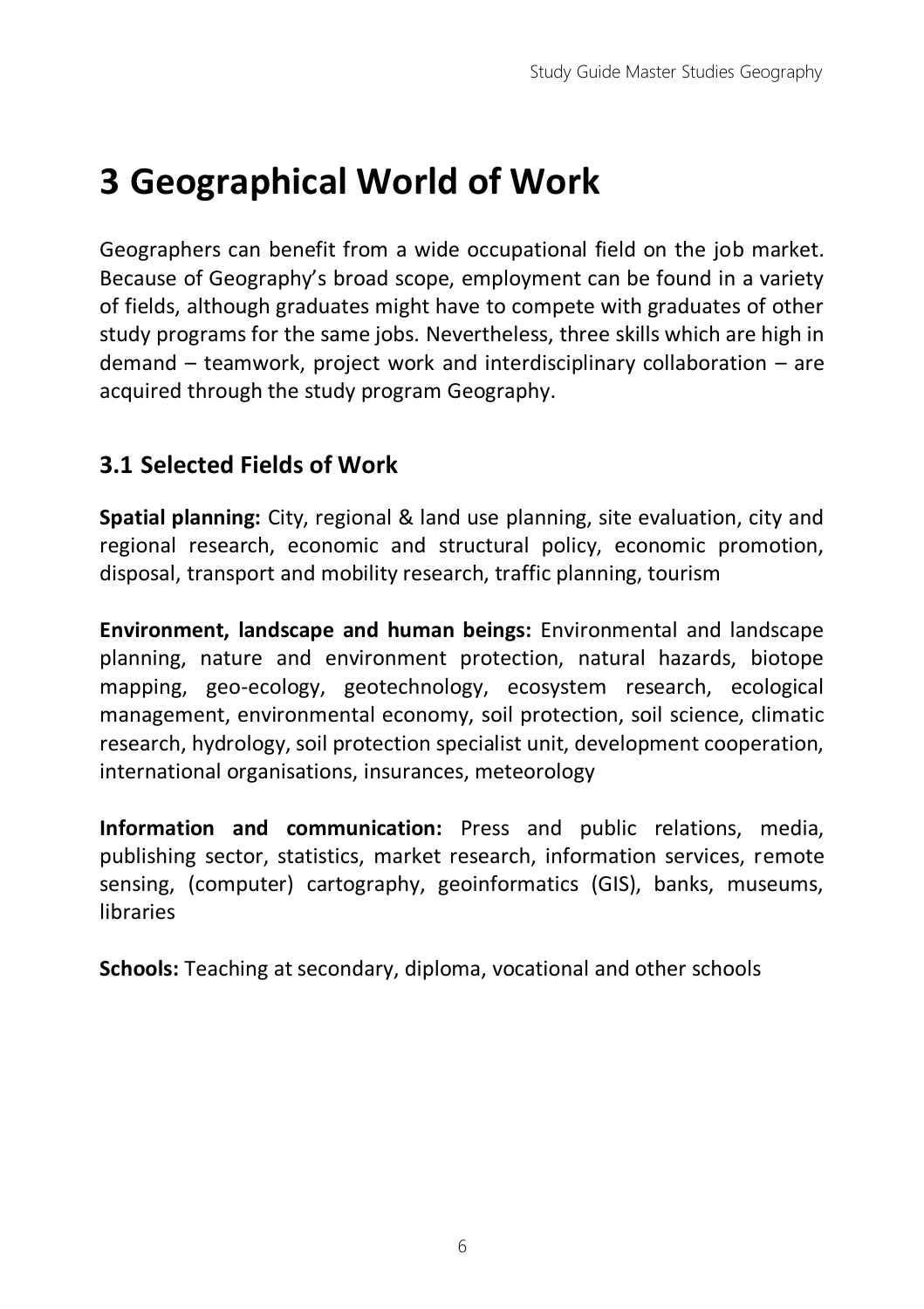## <span id="page-10-0"></span>**3.2 Employment Situation**

Thanks to the social importance of topics like environmental protection, city and spatial planning or natural hazards, the majority of graduated geographers will find an interesting and challenging position. Also, the importance of electronic data processing will increase and hence, provide jobs in this field.

Examples of job outlines can be found here: **[https://www.geo.uzh.ch/de/studium/nach\\_dem\\_studium](https://www.geo.uzh.ch/de/studium/nach_dem_studium)**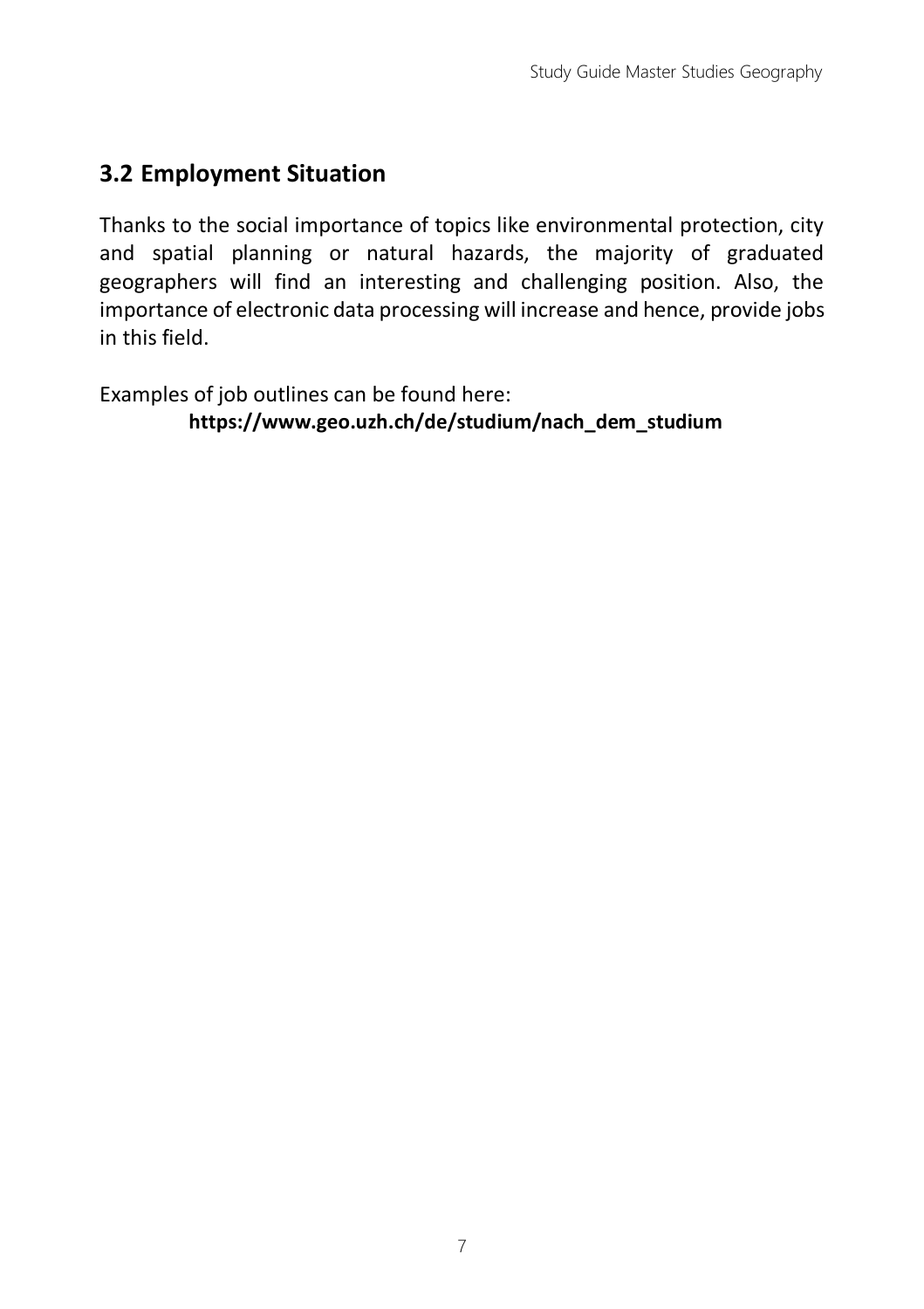## <span id="page-11-0"></span>**4 General information about studying at MNF**

The degree courses at the MNF are structured into Bachelor's and Master's degrees. The Master's degree is based on previous knowledge acquired during the Bachelor's degree. In the Bachelor's program, fundamental knowledge as well as the capability for methodical-scientific thinking are imparted. Further information about the Bachelor's degree is given in the Bachelor's degree study guide.

A subsequent Master's program conveys advanced scientific knowledge and enables students to carry out independent scientific work. The structure of the Master's program at GIUZ is described in chapter 5.2.

In a third step after obtaining a Master's degree in Geography, a PhD can be achieved. This either requires being accepted in a promotion program and/or an advisor is found willing to lead a dissertation project.

A Master's degree also forms the fundamental requirement for acquiring the teaching diploma for high schools. The didactical education is held at the Institute of Education (IfE) of the University of Zurich (see chapter 7).

Within the study program Master of Science in Geography, an emphasis in one specific field in Geography is possible, but not mandatory. It hence allows a specialisation of the knowledge gained during the Bachelor's program. For a successfully completed Master's degree in Geography, the **diploma "Master of Science in Geography"** (MSc UZH in Geography) is awarded.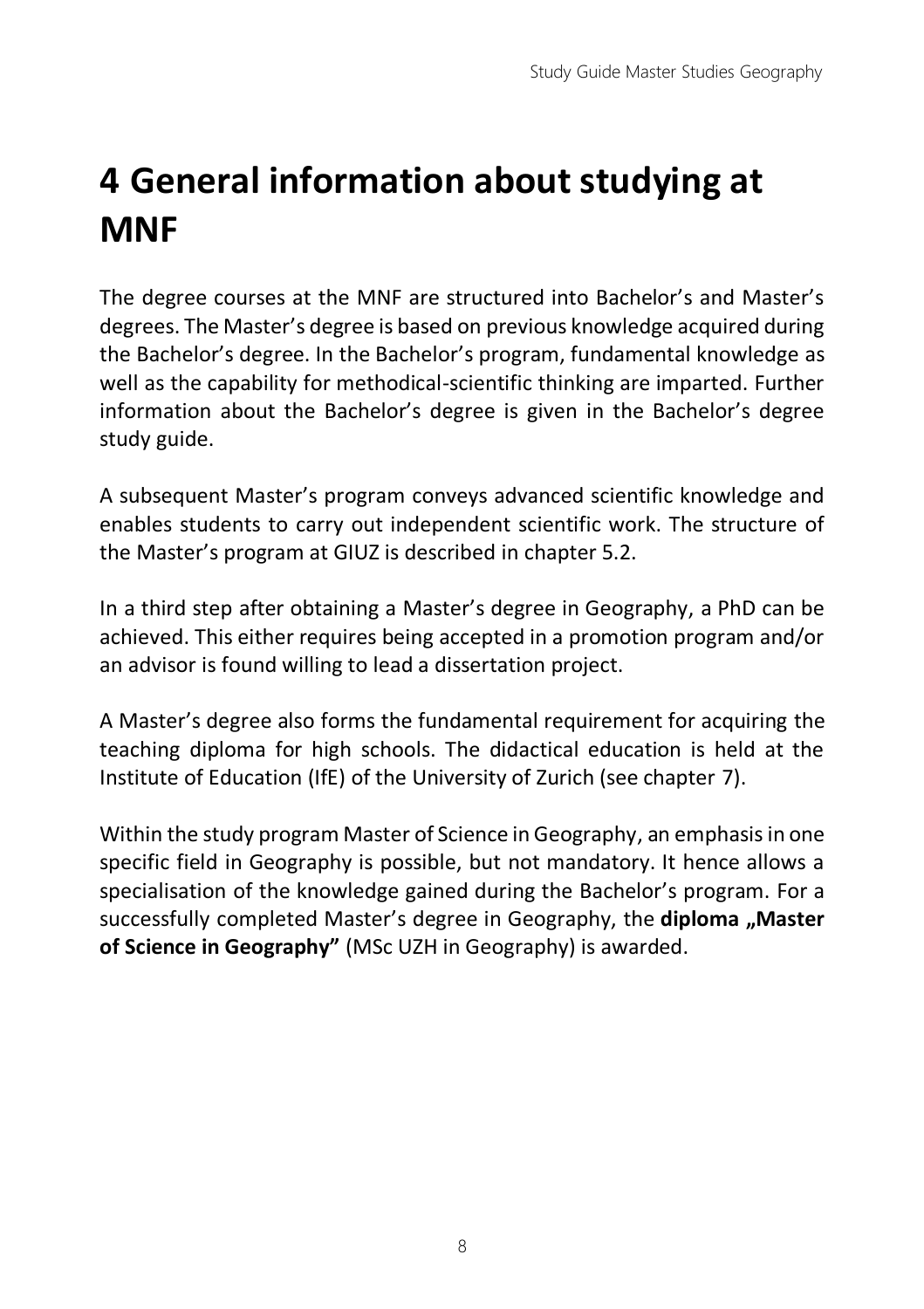## <span id="page-12-0"></span>**4.1 Matriculation**

In order to follow a study program at University of Zurich, matriculation is necessary. All students have to be matriculated as long as they require services of the University. These services include the visit of courses, the claim for counselling and support, the utilisation of libraries and the computer centre, taking exams, as well as the validation of the diploma. Semester fees have to be paid up to and including the semester, in which the Master's exam is taken and the validation of the graduation is done, even if no other modules are taken that semester.

#### *Registration*

The first matriculation needs a registration at the Student Administration Office of the University. This is also the case after an interruption of matriculation through deregistration.

### **<https://www.uzh.ch/cmsssl/en/studies/application.html>**

Application period:

- Fall semester: 30th of April
- Spring semester: 30th of November

#### *Semester enrolment*

The matriculation is renewed every semester through the online semester enrolment.

#### **<https://www.students.uzh.ch/en/registration.html>**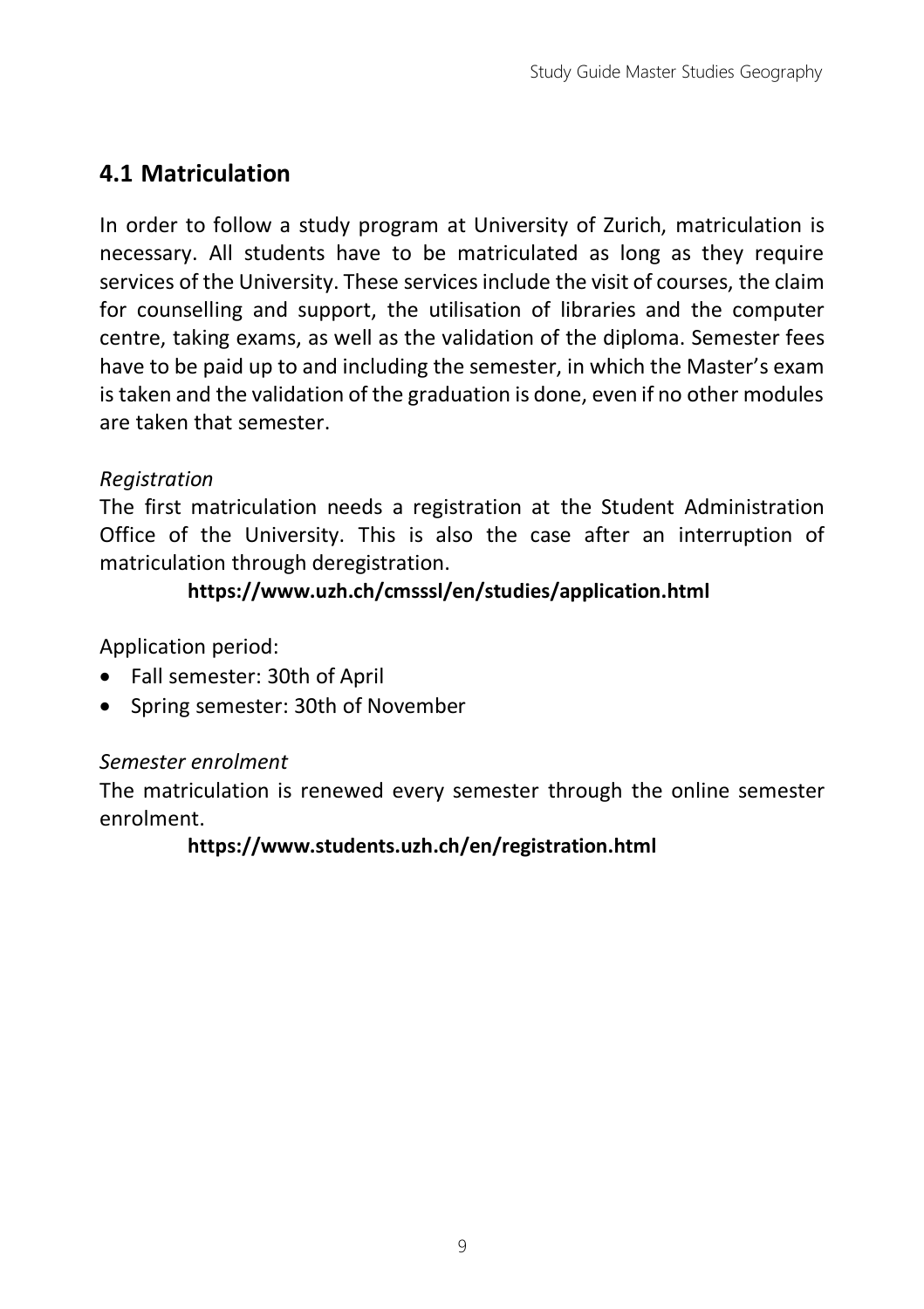## <span id="page-13-0"></span>**4.2 Structure**

Every degree program at the University of Zurich is built according to the principle of the ECTS credit point system (ECTS = European Credit Transfer System). A Master's degree in Geography contains 90 or 120 ECTS credits (with a minor). For all coursework, students get ECTS credits based on an official assessment. The following principles apply:

- No ECTS credits are awarded without an official assessment.
- One ECTS credit corresponds to a workload of around 25-30 hours. In this time, lectures and time for individual work (self-study, solving exercises, preparation for exams, etc.) are included.
- In a full-time study program, around 30 ECTS credits are gained per semester.
- Only integer ECTS credits can be obtained.

The courses of the Master study program are structured into compulsory modules, core elective modules and elective modules. Generally, students decide themselves which and how many modules they would like to book and complete each semester. It is important to keep in mind that most modules are offered either in the fall or the spring semester, and after a period of study of 12 semesters, semester fees double. Some modules span over two semesters. In addition, some modules may depend on prerequisites. This and further information on individual modules is provided in the online course catalogue.

#### **<https://studentservices.uzh.ch/uzh/anonym/vvz/index.html>**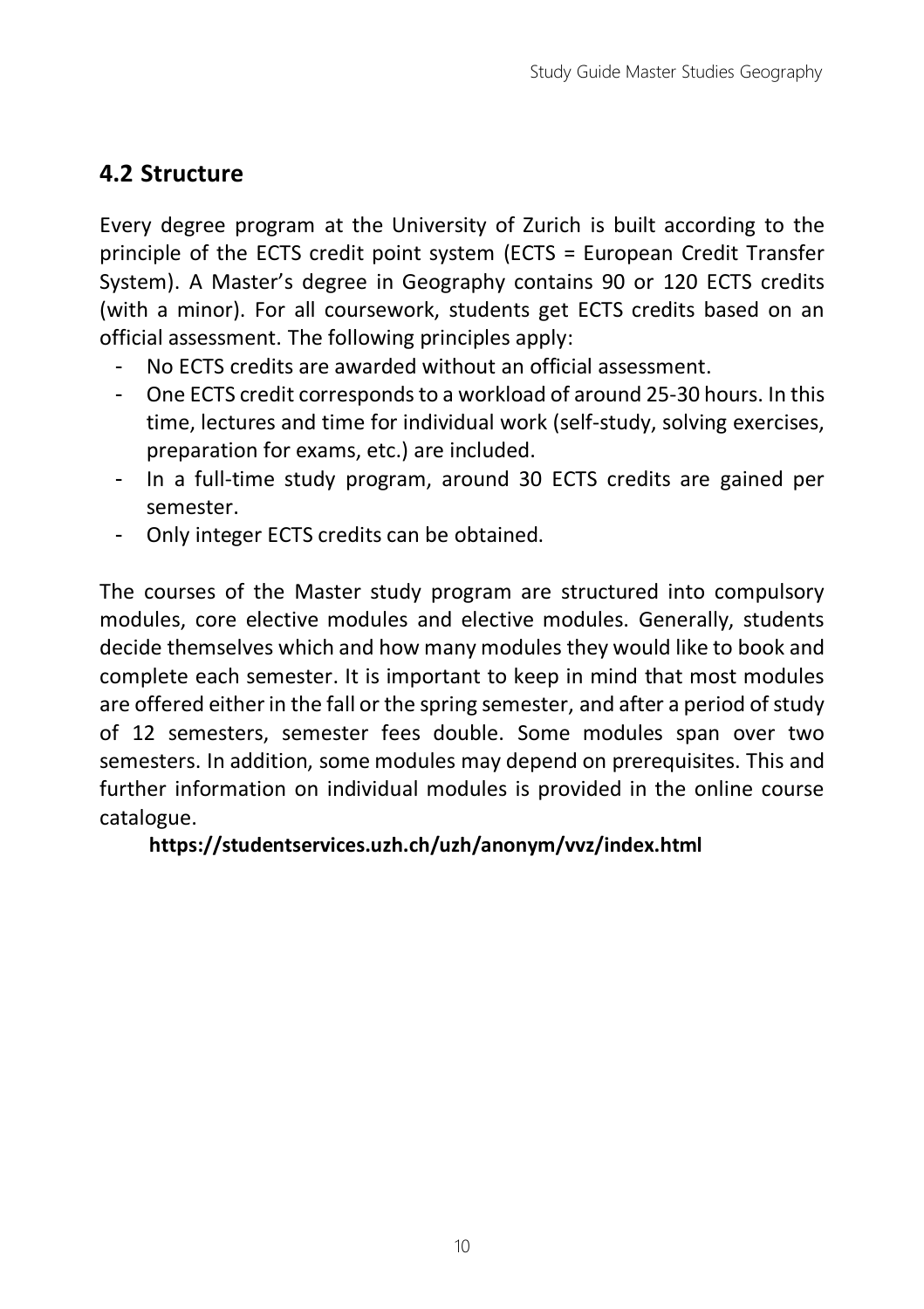## <span id="page-14-0"></span>**4.3 Structure of major and minor**

The Bachelor (180 ECTS credits) and Master study programs (90 or 120 ECTS credits) at the Faculty of Science (MNF) are divided into major and minor subjects. Within the Master's program (90 ECTS credits) in Geography, no minor is included. Nevertheless, an additional minor (30 ECTS) can be completed if the study program is extended to 120 ECTS credits.

At the Faculty of Science (MNF) and the ETH Zurich, a new minor can be started at Master's level. At other faculties, a minor on Master's level may require a minor at Bachelor's level. A list of all major and minor subjects of the University of Zurich can be found on the following website.

#### **[www.degrees.uzh.ch](http://www.degrees.uzh.ch/index.php?lang=en)**

In addition to the minors offered at the University of Zurich, there is the special opportunity for students in Geography to complete a minor at ETH Zurich.

#### **[https://www.geo.uzh.ch/de/studium/minors\\_fuer\\_geographiestudierend](https://www.geo.uzh.ch/de/studium/minors_fuer_geographiestudierende.html) [e.html](https://www.geo.uzh.ch/de/studium/minors_fuer_geographiestudierende.html)**

## <span id="page-14-1"></span>**4.4 Begin of studies**

Generally, the begin of the Master's study is in the fall semester. As – besides the Master's thesis – there is only one compulsory module in the Geography Master's program, there is no big difference in starting in the fall or the spring semester. If students begin their Master's study program in the spring semester they might need to consider certain prerequisites for modules (e.g. module B is only bookable after completion of module A).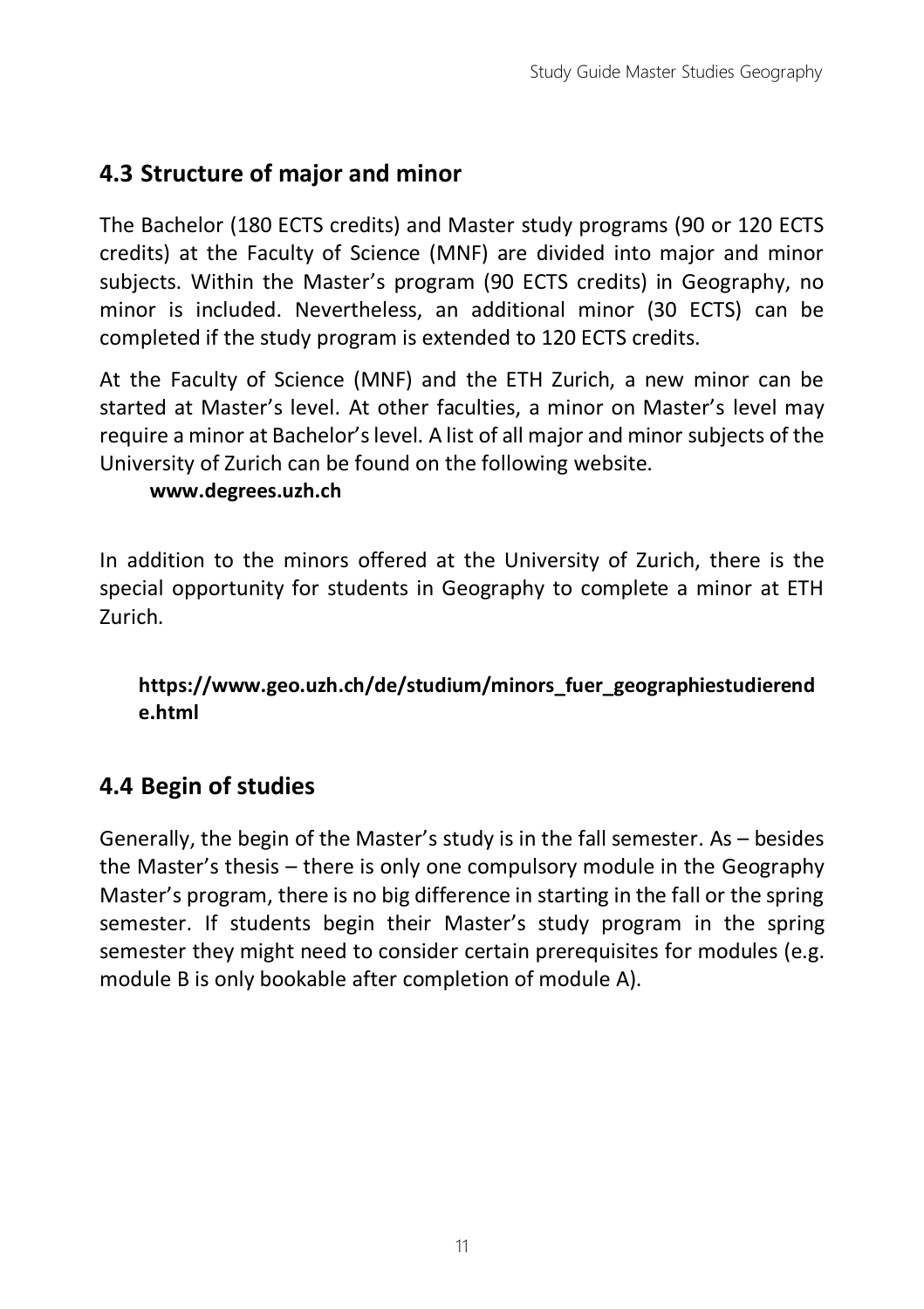## <span id="page-15-0"></span>**4.5 Standard study period**

The standard period of study of the Master's program is three semesters for a Master's without minor (90 ECTS credits), and four semesters for a Master's with a minor (120 ECTS credits). Should a study period of 12 semesters be exceeded, the semester fee will be doubled, unless an approved extension has been granted. The Faculty Board might permit exceptions upon handing in a justified request. In any case, if the student exceeds 12 semesters, contact should be made with the student advisory service to discuss the further course of study.

<span id="page-15-1"></span>Further information can be found on p. 4 of the **[Rahmenverordnung](http://www2.zhlex.zh.ch/appl/zhlex_r.nsf/WebView/B9D6FE5C1FF1BE6FC12586B9002396D7/%24File/415.462_24.8.20_(Vollversion)_113.pdf)** (German)

## **4.6 Compulsory, core elective and elective modules**

The study program includes three different types of modules: compulsory, core elective and elective modules. Modules can contain one or more course types such as lectures, exercises, seminars or field trips. Every module is completed by an assessment. The type of assessment depends on the module and is published in the online course catalogue.

There are different types of modules:

- **Compulsory modules** are compulsory for all students of a certain study program. If the assessment of a compulsory module is failed, the assessment can be repeated once. If the repetition is also insufficient, the student is excluded from all study programs which contain this module as a compulsory module.
- **Core elective modules** are modules, which can be chosen from a given list. The assessment of a core elective module can be repeated once. If the repetition is also insufficient, the module can be replaced once by another core elective module.
- **Elective modules** are modules, which can be freely selected according to chapter 5.4.3. Elective modules can be substituted without restrictions.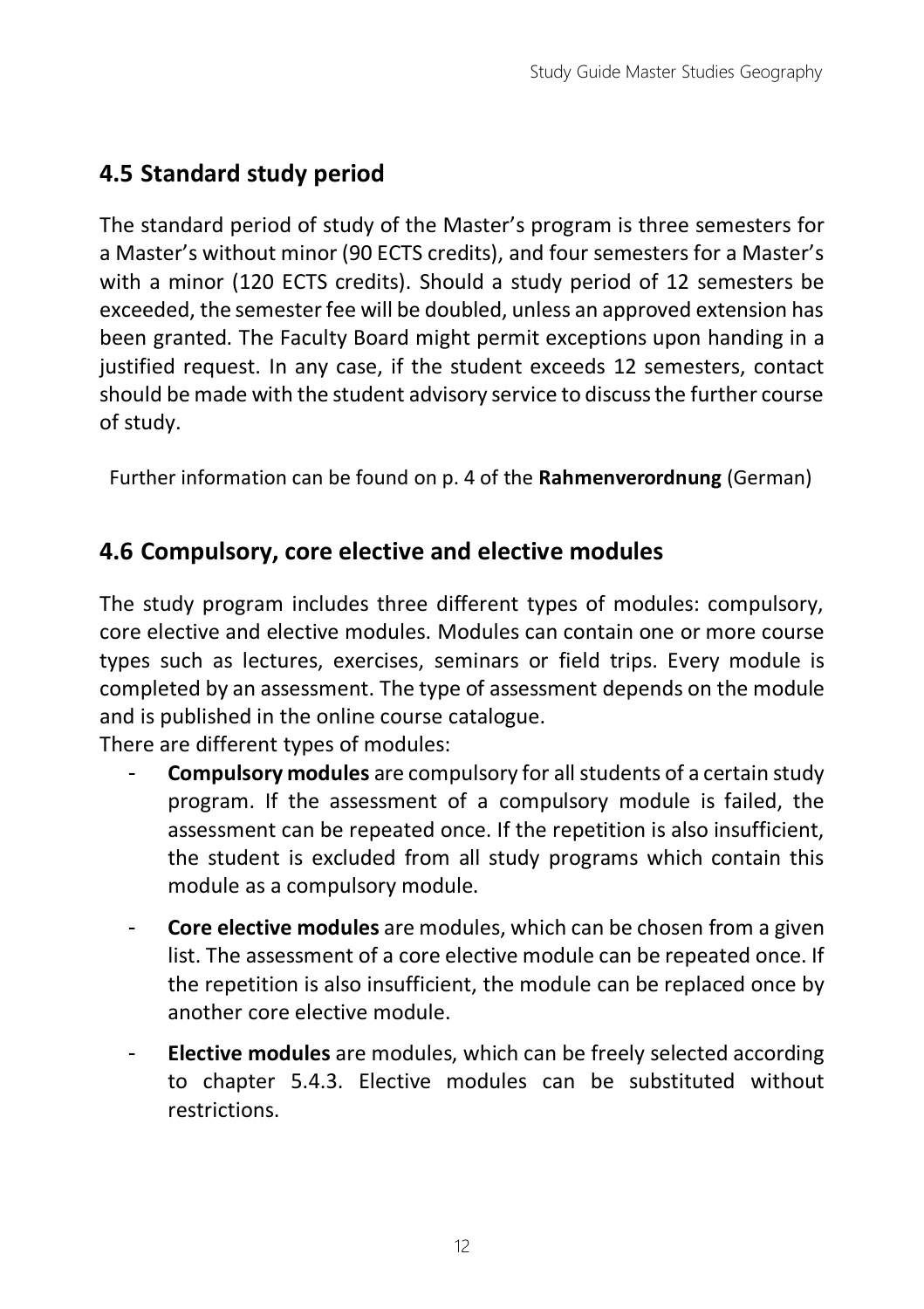## <span id="page-16-0"></span>**4.7 Booking modules**

After having paid the semester fees it is possible to book modules online. The deadlines of the particular faculty have to be considered. It is recommended to book modules at your earliest convenience. For the MNF, the online booking tool opens around six weeks before the lecture period. Booking modules is usually possible until the third week after the start of lectures, but there are modules which need to be booked earlier. A deregistration of modules at the MNF is usually possible until around the middle of the semester.

### **<https://www.students.uzh.ch/en/booking/fristen.html>**

If the assessment of a module is failed, a notification and a registration form for the repeat examination will be sent to the student. Notifications will be sent out at the beginning of March for the module exams of the fall semester and in the second half of July for the module exams of the spring semester. The registration for a repeat examination is binding and it is therefore not possible to de-register. Students can also choose to repeat the whole module. Modules at the ETH Zurich must be booked separately. This requires prior registration as a "special student" at ETH, which must be confirmed each semester. Afterwards, ETH modules can be booked directly online via myStudies.

**[https://ethz.ch/en/studies/non-degree-courses/special-students/special](https://ethz.ch/en/studies/non-degree-courses/special-students/special-students-university-of-zurich.html)[students-university-of-zurich.html](https://ethz.ch/en/studies/non-degree-courses/special-students/special-students-university-of-zurich.html) [www.mystudies.ethz.ch](http://www.mystudies.ethz.ch/)**

## <span id="page-16-1"></span>**4.8 Assessments**

With the booking of a module at UZH, students are automatically registered for the assessment of the respective module. In most cases, it is possible to unsubscribe from the module, including the exam, without specifying any reason until around the middle of the semester. A deregistration after the cancellation deadline is only possible upon submission of a medical certificate or a written request. If students are ill on the day of the examination, they must submit an application for cancellation within 5 working days of the examination and attach a medical certificate.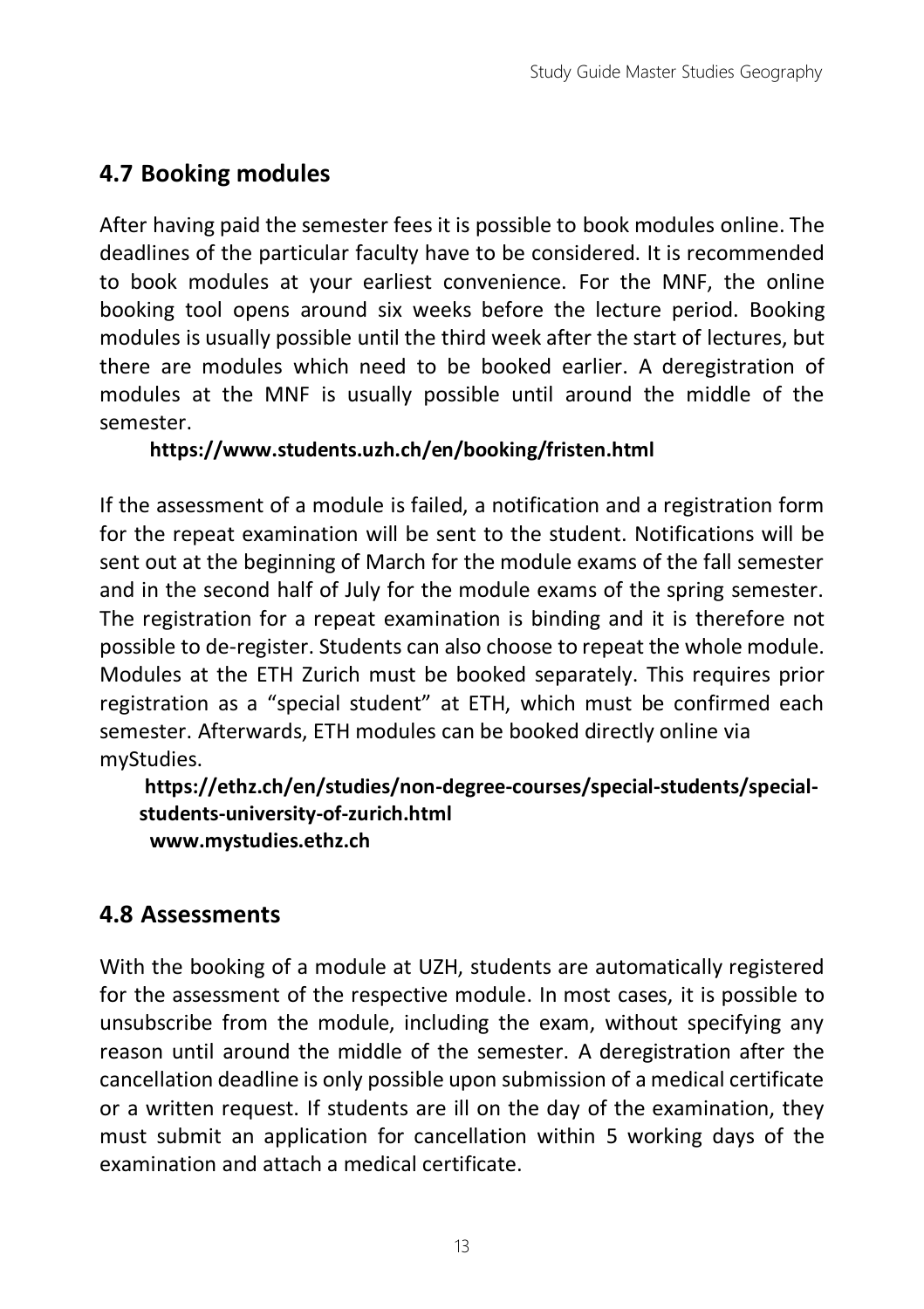Applications are made through the online Student Portal. Afterwards, missed exams (no-show) will be graded as failed. In the final diploma, only passed assessments will be shown.

#### **<https://www.mnf.uzh.ch/en/studium/wie-studieren/pruefungen.html>**

For modules at the ETH Zurich the exam registration has to be carried out separately. Depending on the type of examination, a deregistration is possible until shortly before the exam.

Students have online access to their Transcript of Records (overview of all passed and failed modules) at any time. The Student Affairs Office of the Faculty needs to be informed about any discrepancies within four weeks after the module ended.

#### **<https://www.students.uzh.ch/en/record.html>**

## <span id="page-17-0"></span>**4.9 Mobility**

An exchange of one or two semesters is recommended at the beginning of the Master studies, if desired. Studying at another university in Switzerland or abroad is a very exciting and valuable experience. Furthermore, it offers the possibility of improving a foreign language. All necessary information about studying abroad can be found on the website of the GIUZ. The student advisory service supports students in planning mobility stays at other universities.

**Please note**: Applications have to be submitted up until 15th of January for the following academic year (autumn until autumn!). This means that the registration deadline is the same for students who wish to take up a mobility stay in the spring or autumn semester.

**<http://www.geo.uzh.ch/de/studium/austauschprogramme.html>**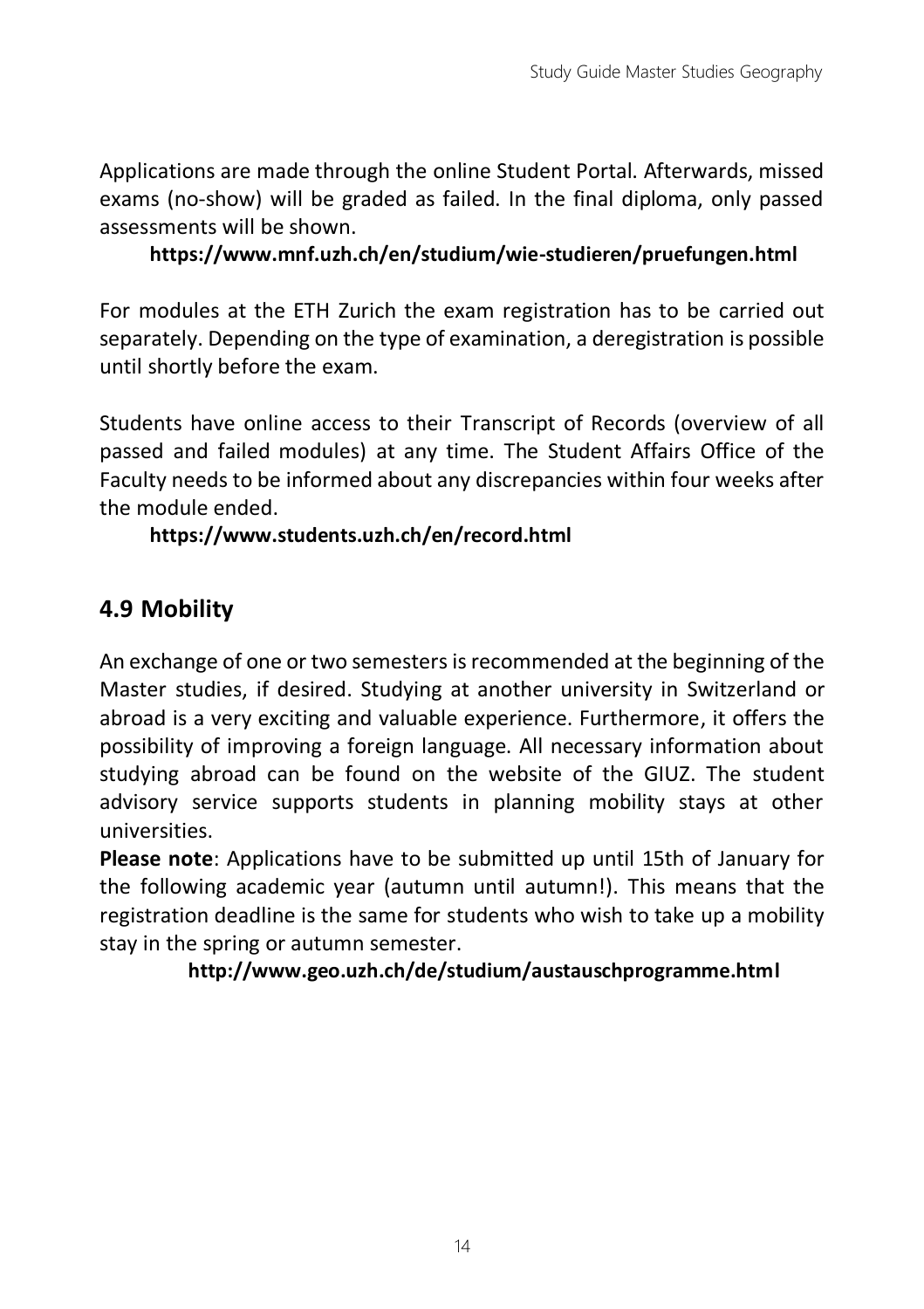## <span id="page-18-0"></span>**4.10 Final degree**

The Master's degree doesn't automatically get issued upon completion of all necessary ECTS credits. An online request has to be submitted by the student in order to obtain the Master's degree. If all conditions are fulfilled, the corresponding title will be validated at the next meeting of the Committee for Student Affairs by the Faculty of Science, but only if the application was submitted at least four weeks before the meeting. Otherwise the diploma will be issued after the subsequent meeting.

**<https://www.geo.uzh.ch/en/studying/master/degree.html> [https://www.mnf.uzh.ch/en/studium/wie](https://www.mnf.uzh.ch/en/studium/wie-studieren/termine.html#Graduation)[studieren/termine.html#Graduation](https://www.mnf.uzh.ch/en/studium/wie-studieren/termine.html#Graduation)**

## <span id="page-18-1"></span>**4.11 Transfer of additional credits**

It is possible to credit up a maximum of 10 additional ECTS credits to each study unit (major and minor). This can include modules of the UZH and the ETH, as well as language courses of the Language Center of UZH and ETH Zurich. A maximum of 4 ECTS credits can be credited for language courses (BSc and MSc together). Only full modules qualify (i.e. not individual courses or half modules) and compulsory modules cannot be excluded from the calculation.

The additional ECTS credits are listed in the final Transcript of Records as "Academic Achievement Not Counted toward Degree", but are not included in the calculation of the final average grade.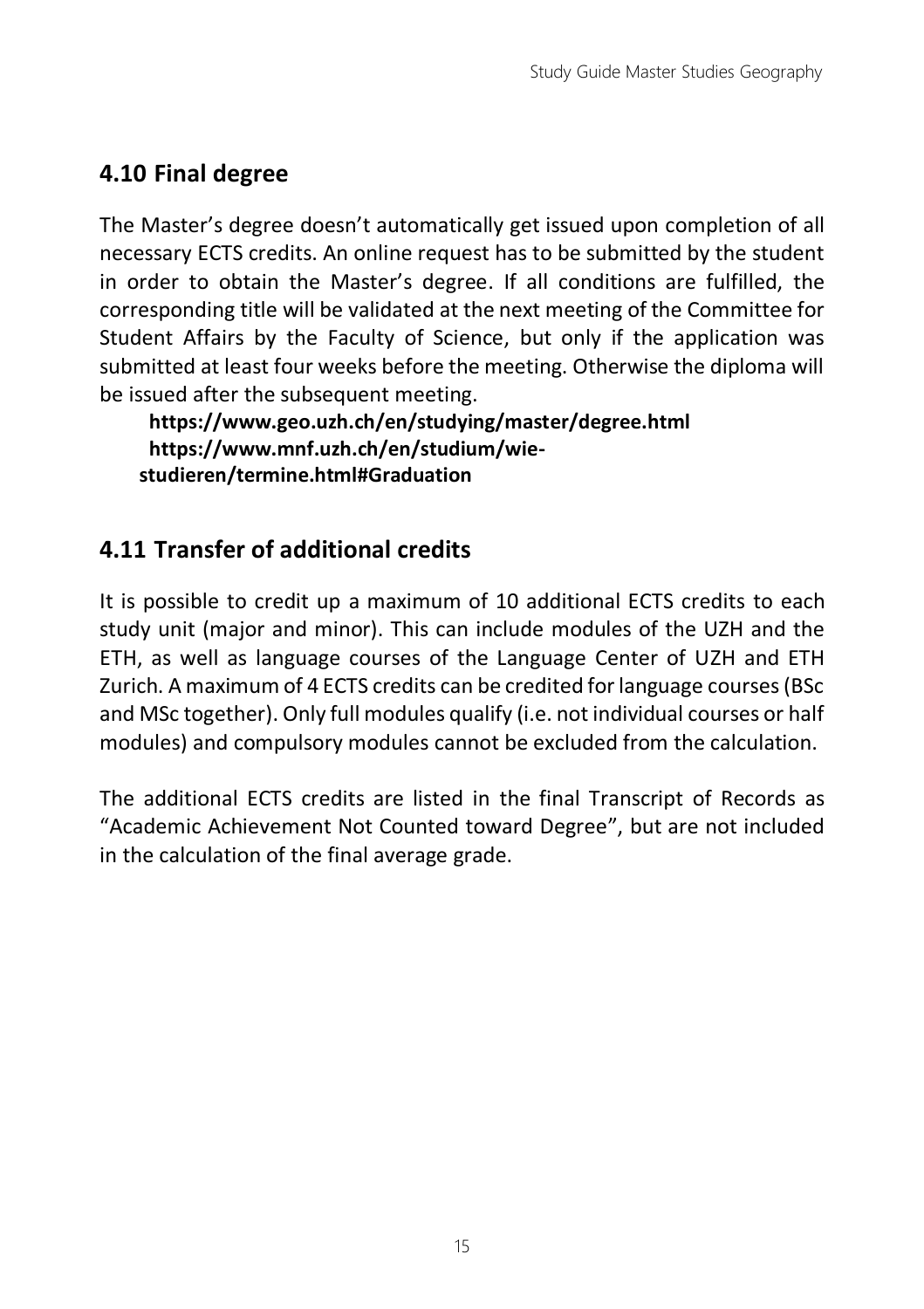## <span id="page-19-0"></span>**5 Master of Science in Geography (MSc)**

## <span id="page-19-1"></span>**5.1 General information**

For an admission without restrictions to the Master study program in Geography, a Bachelor's degree in Geography from the Faculty of Science of the University of Zurich – or an equivalent degree from another recognised university – is required. The Faculty decides about a possible admission for students with a degree from a university of applied sciences.

The Master's program enables a specialisation within the field of geography. The Master's degree qualifies for academic jobs, builds the professional scientific foundation for qualification as a secondary school teacher and is necessary for a PhD.

## <span id="page-19-2"></span>**5.2 Structure of the study program in Geography**

The figures on the next page show the general structure of the Geography Master's program. It includes an interdisciplinary compulsory module, core elective modules, elective modules, the Master's thesis, and the Master's exam. It is possible to complete an additional minor of 30 ECTS credits which extends the study program to 120 ECTS credits.

Students with an emphasis (see chapter 5.3) can choose between a 30 ECTS credits and a 60 ECTS credits Master's thesis. This decision has to be made at the beginning of the Master studies, as it influences the general structure of the study program. Each of the elements is discussed in more detail in chapter 5.4. With a thesis of 30 ECTS credits, a minimum of 30 ECTS credits in core elective modules and up to 24 ECTS credits in elective modules have to be completed. With a thesis of 60 ECTS credits, a minimum of 18 ECTS credits in core elective modules and up to 6 ECTS credits in elective modules have to be completed. Both options sum up to a total of 90 ECTS credits if no minor is chosen.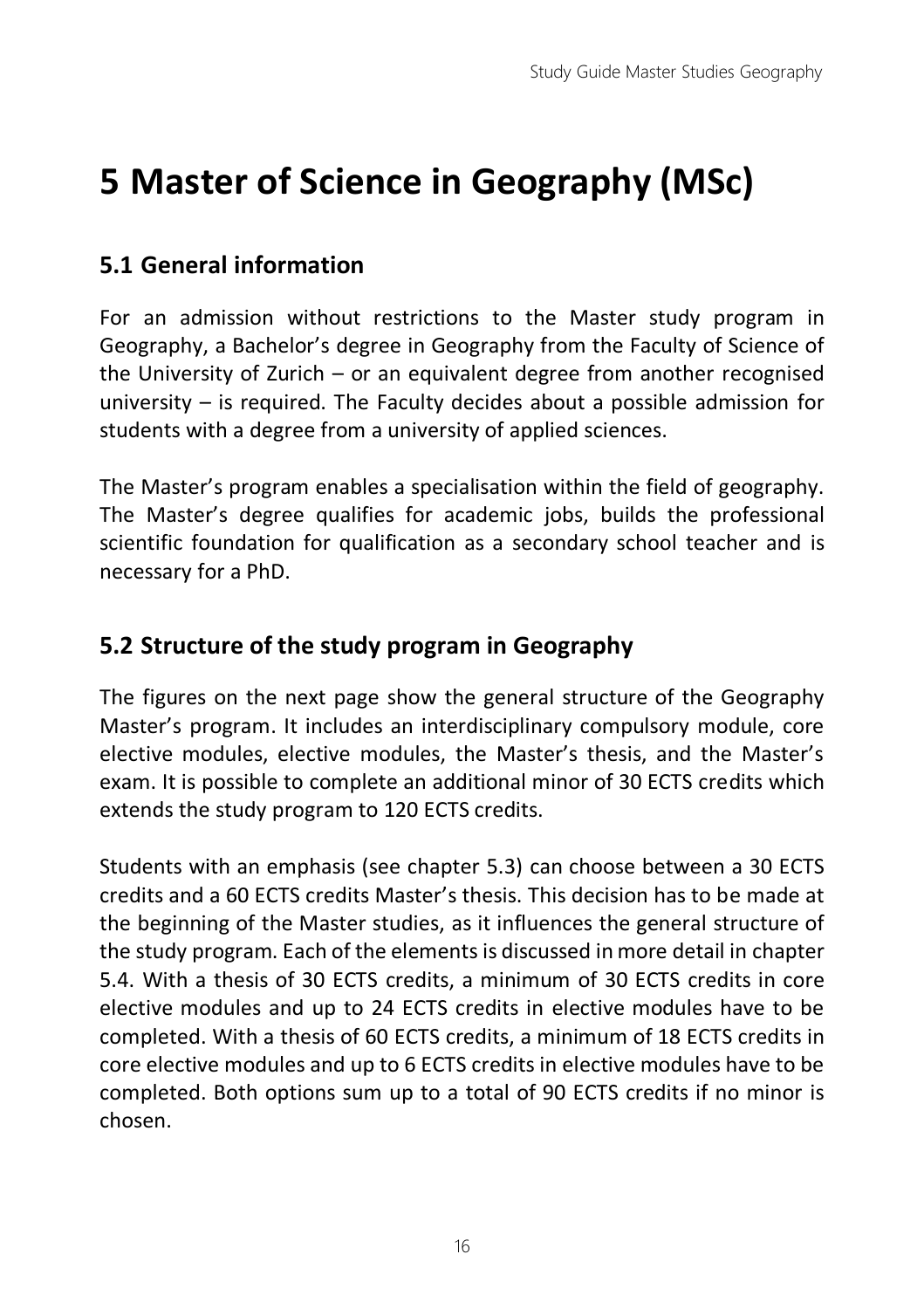| with 30 ECTS credits Master's thesis                                                                                                                                                                                                                                                                                                                                                                                            |                                                                     |                                                                                                                     |                                                                                                                                                                                                                                              | with 60 ECTS credits Master's thesis                                                                                                                                                                                                                                                                                                                                                                                                                |                                                                                                                  |                                                                                                                                                                                                                                                          |
|---------------------------------------------------------------------------------------------------------------------------------------------------------------------------------------------------------------------------------------------------------------------------------------------------------------------------------------------------------------------------------------------------------------------------------|---------------------------------------------------------------------|---------------------------------------------------------------------------------------------------------------------|----------------------------------------------------------------------------------------------------------------------------------------------------------------------------------------------------------------------------------------------|-----------------------------------------------------------------------------------------------------------------------------------------------------------------------------------------------------------------------------------------------------------------------------------------------------------------------------------------------------------------------------------------------------------------------------------------------------|------------------------------------------------------------------------------------------------------------------|----------------------------------------------------------------------------------------------------------------------------------------------------------------------------------------------------------------------------------------------------------|
| CP 7. Semester (HS)                                                                                                                                                                                                                                                                                                                                                                                                             | 8. Semester (FS)                                                    | 9. Semester (HS)                                                                                                    | СP                                                                                                                                                                                                                                           | CP 7. Semester (HS)                                                                                                                                                                                                                                                                                                                                                                                                                                 | 8. Semester (FS)<br>9. Semester (HS)                                                                             | $\overline{CP}$                                                                                                                                                                                                                                          |
| <b>GEO 410</b><br>$\overline{1}$<br>Geography.Matters.<br>$\mathbf 2$<br>$\overline{\mathbf{3}}$<br>$\sqrt{4}$<br>4 CP<br>Core elective modules<br>$\sqrt{5}$<br>Some core elective modules<br>6<br>span over two semesters.<br>$\overline{7}$<br>8<br>$\overline{9}$<br>10<br>11<br>12<br>13<br>14<br>15<br>16<br>17<br>18<br>19<br>20<br>21<br>22<br>ca. 18 CP<br>Elective modules<br>23<br>$\bf{24}$<br>25<br>26<br>27<br>28 | Core elective modules<br>ca. 12 CP<br>Elective modules<br>ca. 16 CP | <b>GEO 511</b><br>Master's thesis<br>Master's thesis may also be<br>written over two semesters<br>(max. 12 months). | $\overline{1}$<br>$\,$ 2 $\,$<br>$\mathsf 3$<br>$\sqrt{4}$<br>$\mathbf 5$<br>$\,$ 6<br>$\overline{\mathfrak{r}}$<br>8<br>9<br>10<br>11<br>12<br>13<br>14<br>15<br>16<br>17<br>18<br>19<br>20<br>21<br>22<br>23<br>24<br>25<br>26<br>27<br>28 | <b>GEO 400</b><br>$\overline{1}$<br>Master's agreement<br><b>GEO 410</b><br>$\mathbf 2$<br>Geography.Matters.<br>$\overline{\mathbf{3}}$<br>$\ddot{a}$<br>5<br>4 CP<br>Core elective modules<br>6<br>Some core elective modules<br>$\overline{7}$<br>span over two semesters.<br>8<br>$\overline{9}$<br>10<br>11<br>12<br>13<br>14<br>15<br>16<br>17<br>18<br>19<br>20<br>21<br>22<br>23<br>18 CP<br>Elective modules<br>24<br>25<br>26<br>27<br>28 | GEO 510<br>0 CP Master's thesis<br>Master's thesis may also be written over three semesters<br>(max. 18 months). | $\overline{1}$<br>$\mathbf 2$<br>$\overline{\mathbf{3}}$<br>$\boldsymbol{4}$<br>5<br>6<br>$\overline{\mathfrak{r}}$<br>8<br>$^{\rm 9}$<br>10<br>11<br>12<br>13<br>14<br>15<br>16<br>17<br>18<br>19<br>20<br>21<br>22<br>23<br>24<br>25<br>26<br>27<br>28 |
| 29<br>30<br>ca. 8 CP<br>31<br>32                                                                                                                                                                                                                                                                                                                                                                                                |                                                                     | 30 CP<br><b>GEO 512</b><br>Master's exam<br>2CP                                                                     | 29<br>30<br>31<br>32                                                                                                                                                                                                                         | 29<br>6 <sub>CP</sub><br>30<br>31<br>32                                                                                                                                                                                                                                                                                                                                                                                                             | 60 CP<br><b>GEO 512</b><br>Master's exam<br>2 CP                                                                 | 29<br>30<br>31<br>32                                                                                                                                                                                                                                     |
| Overview                                                                                                                                                                                                                                                                                                                                                                                                                        | Compulsory modules<br>$\cdots$ $\cdots$ $\cdots$                    | HS:<br>fall semester<br>FS.<br>enring competer                                                                      |                                                                                                                                                                                                                                              |                                                                                                                                                                                                                                                                                                                                                                                                                                                     |                                                                                                                  |                                                                                                                                                                                                                                                          |

## **Master's degree in Geography**

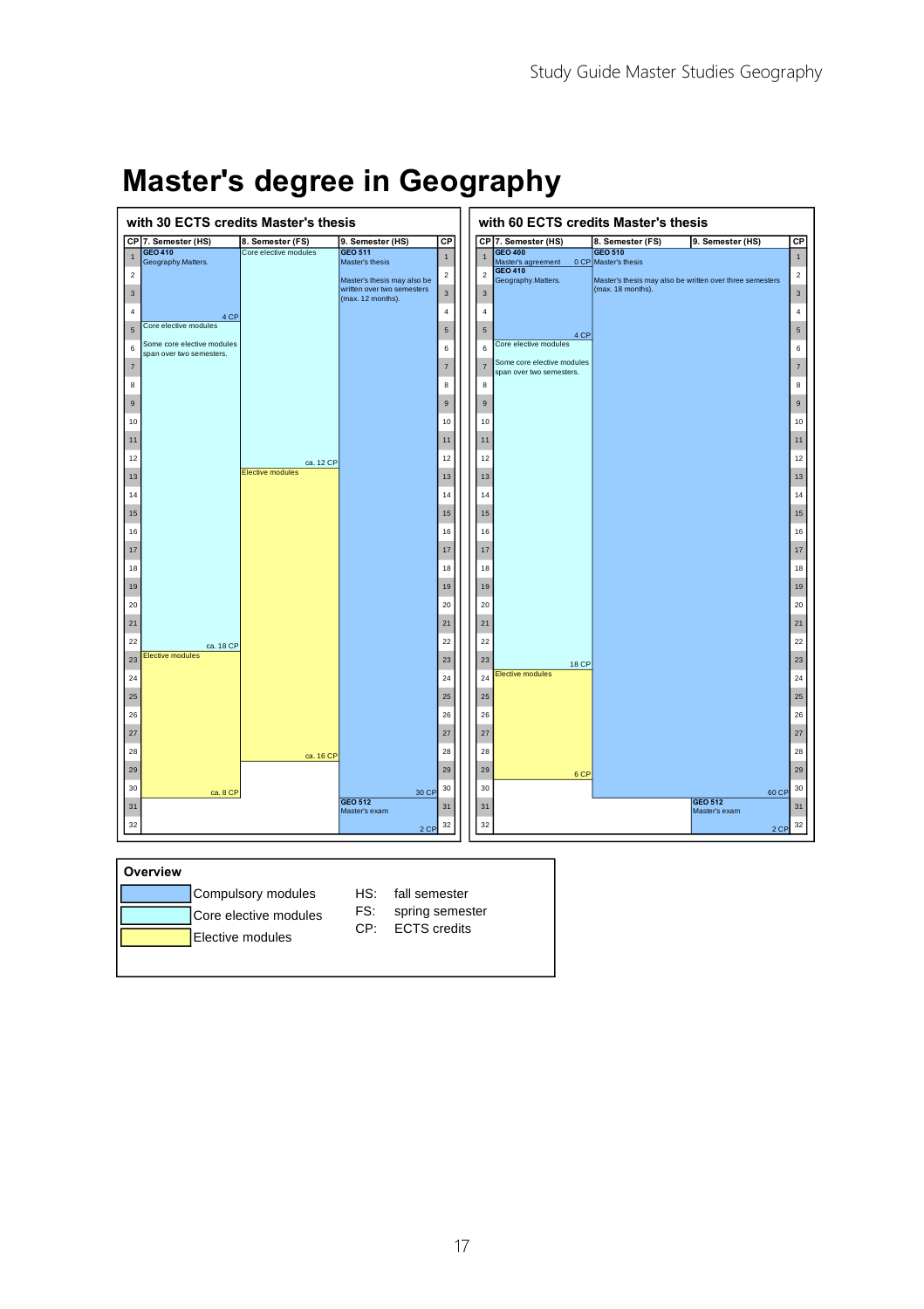## <span id="page-21-0"></span>**5.3 Emphasis within the Master of Geography**

An emphasis on one Thematic Subject Area (TSA) in Geography is possible within the Master studies. This emphasis is mentioned in the Master's diploma in addition to the Master's title. This will be in the form of "Master of Science in Geography, X", with "X" being replaced by the emphasis.

To obtain a Master's degree with a designated emphasis within the Master of Geography with a 30 ECTS credits Master's thesis, a minimum of 18 ECTS credits in core elective modules and the Master's thesis have to be completed within the field of the emphasis. With a 60 ECTS credits Master's thesis, the designated emphasis within the Master of Geography is decided in consultation with the supervisor and recorded on the Master's agreement.

The following emphases are possible:

- Geographic Information Science and Systems
- General Geography:

In addition to the emphases, it is possible to obtain a Master's degree in General Geography. This emphasis is especially suitable for candidates studying towards a Teaching Diploma for Upper Secondary Education. For the degree in General Geography a minimum of 6 ECTS credits in core elective modules have to be chosen out of each of the three thematic subject areas Physical Geography, Human Geography, as well as Remote Sensing and Geographic Information Science. The Master's thesis may be written in any of the three TSA. To obtain the degree in General Geography is only possible with a 30 ECTS credits Master's thesis.

- Human Geography
- Physical Geography:

With a 30 ECTS Master's thesis: The 18 ECTS credits in core elective modules need to be completed out of at least two of the four units of Physical Geography (e.g. two modules out of 3G and one out of 2B, H2K or GCH or one module each out of three different units)

Remote Sensing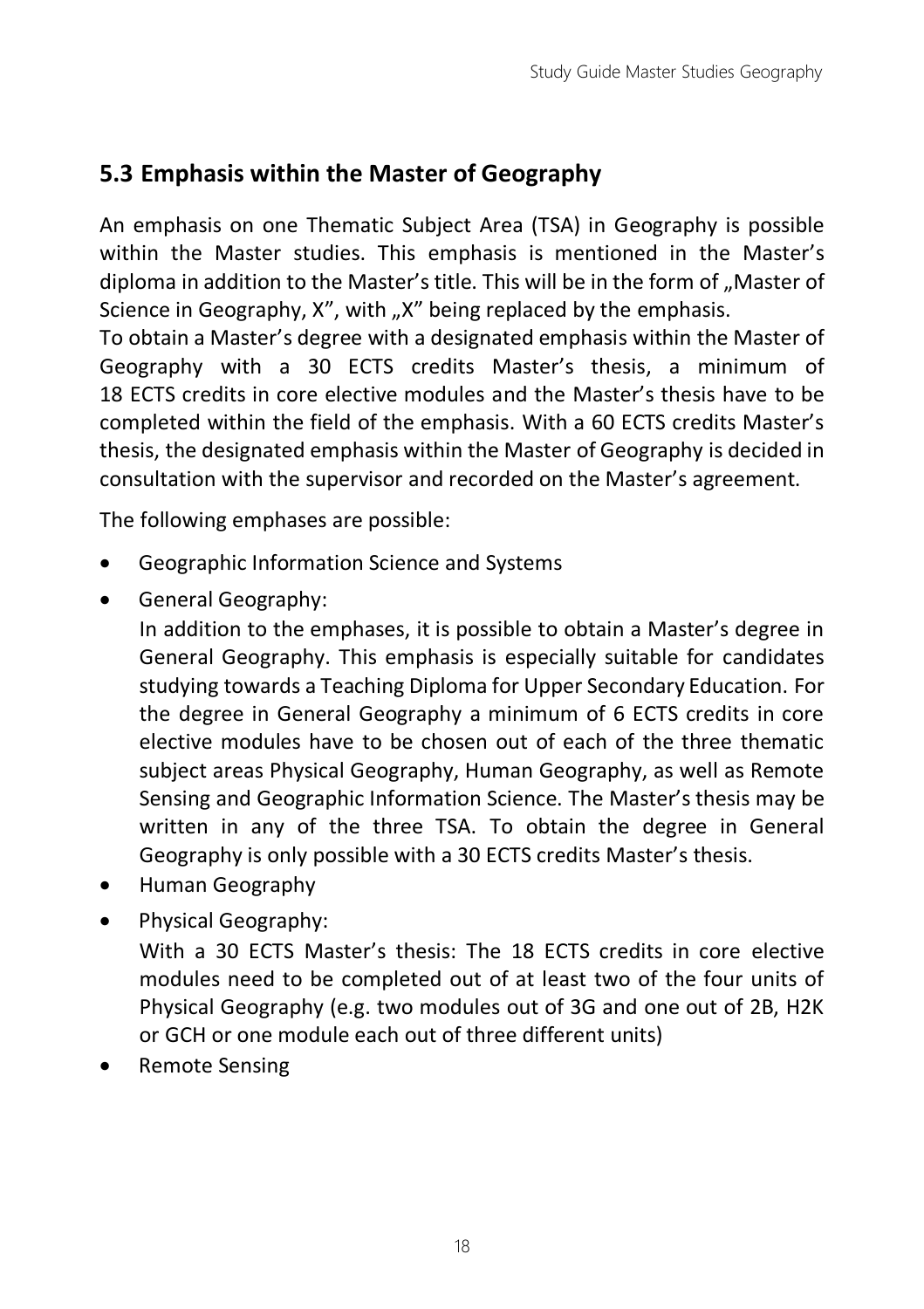## <span id="page-22-0"></span>**5.4 Module overview<sup>1</sup>**

#### **Course type Assessments**

#### VL Lecture **PP** Poster/presentation

- UE Practical course MP Exam
- SE Seminar SA Paper
- E Field trip KW Calendar week
- BL Block course
- PR Practical training
- VU Lecture with practical course

#### <span id="page-22-1"></span>**5.4.1 Compulsory Modules**

|          | <b>ECTS   Module title</b>                                      | Type     | <b>Semester</b> | Assessment |
|----------|-----------------------------------------------------------------|----------|-----------------|------------|
| 4        | GEO 410 Geography.<br>Matters.                                  | VU       | HS              | SA, PP, MP |
| 30<br>60 | GEO 511 Master's Thesis<br>GEO 510 Master's Thesis <sup>2</sup> | SА<br>SА | HS/FS<br>HS/FS  | SA<br>SA   |
|          | GEO 512 Master's Exam                                           | РP       | HS/FS           | PP         |

### *30 ECTS credits Master's thesis (GEO 511)*

The 30 ECTS credits Master's thesis has to be completed within one year (12 months). The amount of work corresponds to a student working on his/her Master's thesis 100% for half a year or 50% for one year respectively. In order to successfully pass, a minimum grade of 4 is required. In the event of an insufficient grade, a new thesis with a different topic has to be written.

<sup>1</sup> This is a provisional overview of modules. Please consult the online course catalogue for the most recent module information.

<sup>&</sup>lt;sup>2</sup> If GEO 510 (60 ECTS credits Master's thesis) is chosen, a Master's agreement (GEO 400) needs to be made in the first semester of the Master's program. GEO 400 is an additional compulsory module that needs to be booked by the student.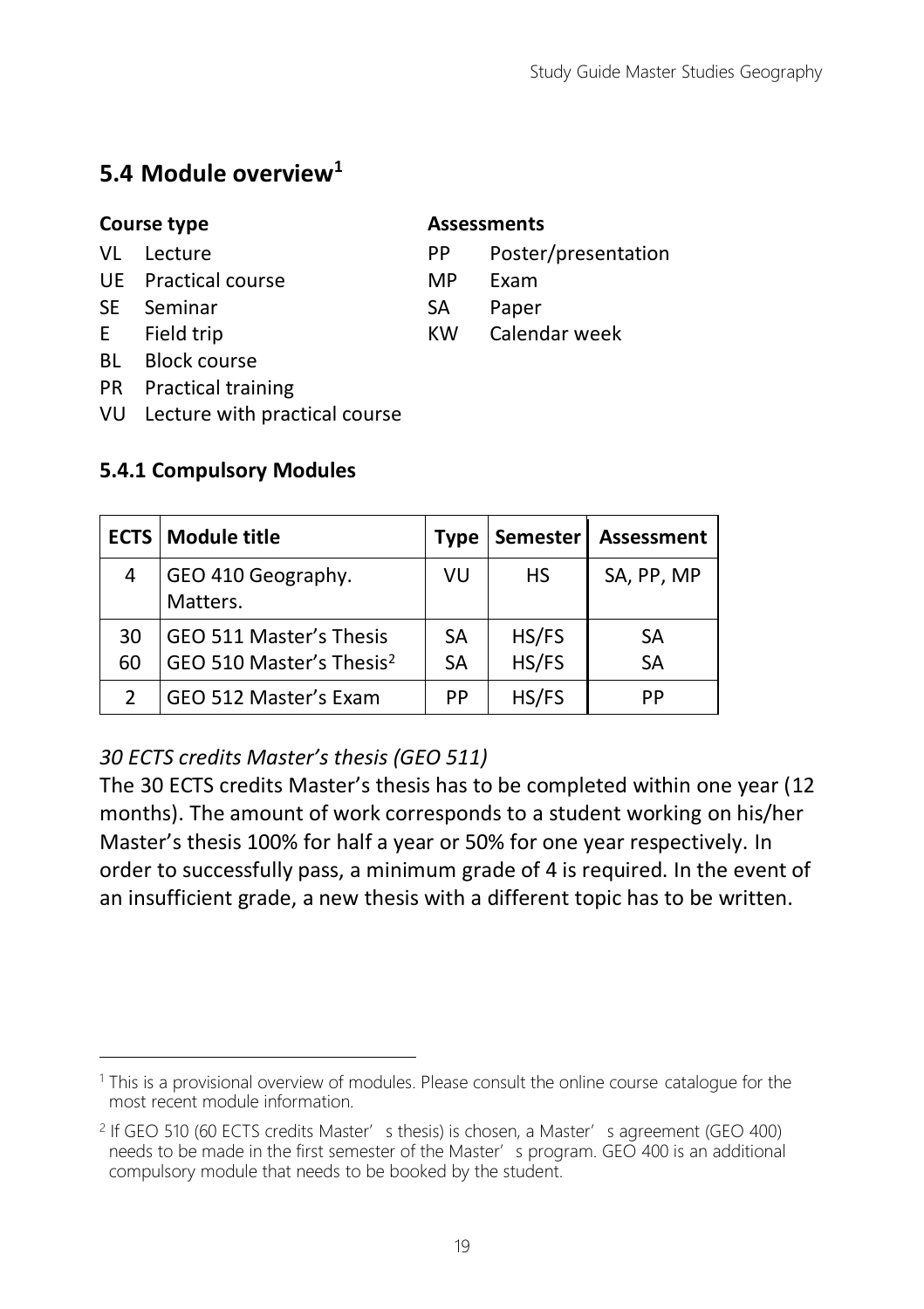### *60 ECTS credits Master's thesis (GEO 510)*

The 60 ECTS credits Master's thesis has to be completed within one and a half years (18 months). The amount of work corresponds to a student working on his/her Master's thesis 100% for a year or part-time for one and a half years respectively. In order to successfully pass, a minimum grade of 4 is required. In the event of an insufficient grade, a new thesis with a different topic has to be written.

A 60 ECTS credits thesis is meant to be more research oriented than a 30 ECTS credits thesis and is recommended for students willing to publish a scientific paper based on their thesis. Further, it is a good option for students who consider doing a PhD after their master studies.

In order to obtain a Master's degree with a 60 ECTS credits Master's thesis, a Master agreement (GEO 400) needs to be made with the supervisor of the thesis during the first semester of the Master's program. The conditions for a designated emphasis within the Master of Geography are defined in consultation with the supervisor and recorded on the Master's agreement. No unit is obliged to offer the 60 ECTS credits Master's thesis. Whether the 60 ECTS credits Master's thesis can be written, has to be agreed upon with the supervisor.

#### *Master's exam (GEO 512)*

The Master's exam takes place shortly after submission of the Master's thesis. It consists of a colloquium presentation and a disputation. Hereby, the student not only proves to be well-versed in the matter of the Master's thesis, but is also able to integrate the thesis into the context of the geographic research.

The Master's exam is passed when the Master's presentation and the disputation together are graded with at least a 4. A failed Master's exam can be repeated once. If the repetition is insufficient as well, a Master's degree in Geography at the Faculty of Science cannot be obtained anymore.

Further information can be found on the information leaflet about the Master's thesis and the Master's exam.

**[https://www.geo.uzh.ch/en/studying/master/master\\_thesis\\_exam.html](https://www.geo.uzh.ch/en/studying/master/master_thesis_exam.html)**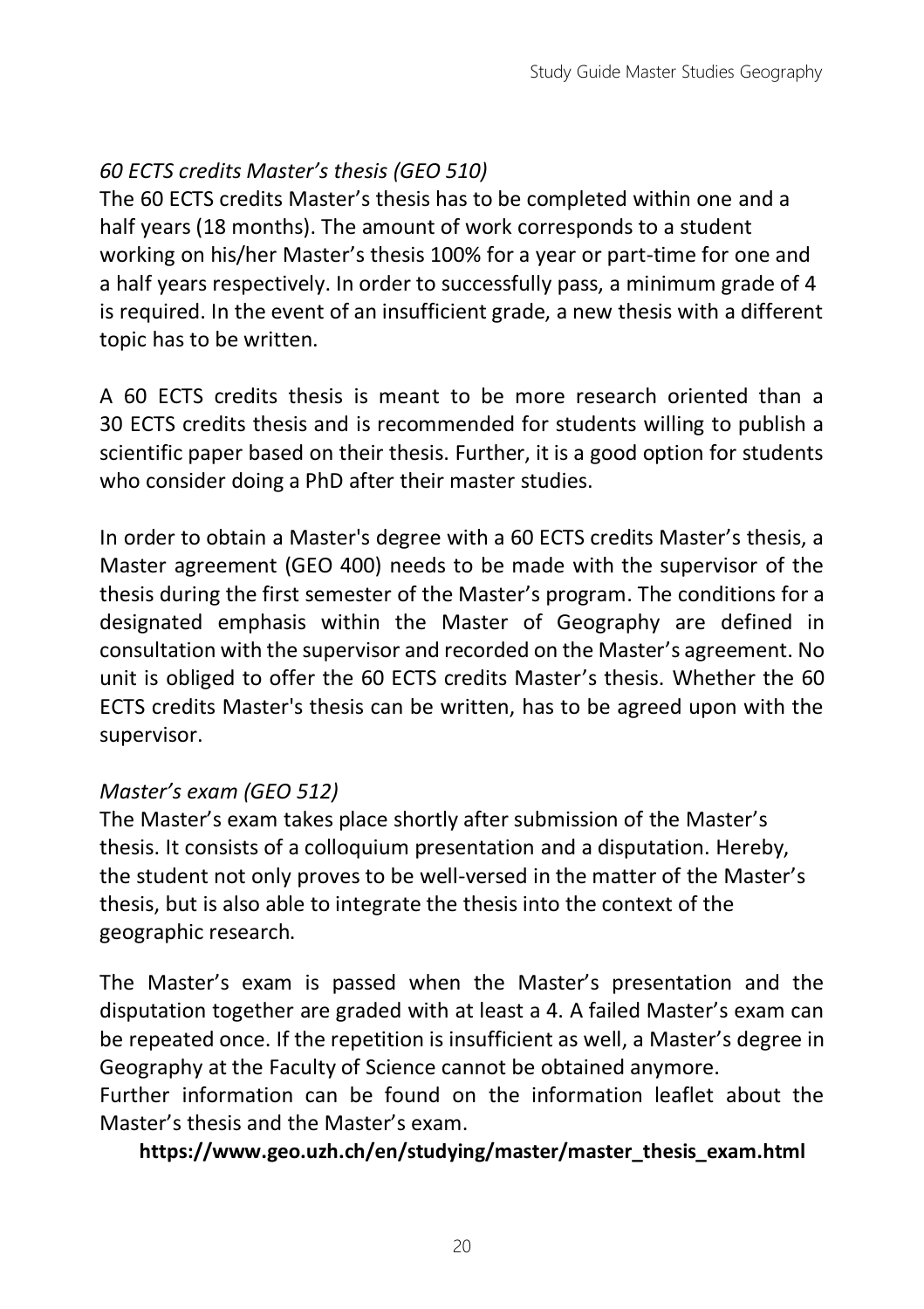### <span id="page-24-0"></span>**5.4.2 Core Elective Modules**

The choice of the core elective modules determines the emphasis within the Master's study program. For some of these modules it is required that certain prior modules are completed (e.g. certain core elective modules from the Bachelor's study program).

| <b>ECTS</b> | <b>Module title</b>                                                                | <b>Type</b> | <b>Semeste</b><br>r | Assessmen<br>t |
|-------------|------------------------------------------------------------------------------------|-------------|---------------------|----------------|
| 3           | <b>GEO 870 Spatial Statistics</b><br>with applications in health<br>geography      | VI<br>UE    | HS.                 | SA             |
| 3           | GEO 871 Retrieving<br>Geographic Information                                       | VU          | HS                  | SА             |
| 3           | GEO 872 Adv. Spatial Analysis                                                      | VU          | HS                  | <b>SA</b>      |
| 3           | GEO 873 Cognitive Issues in<br>GIScience                                           | VI<br>UE    | HS                  | <b>SA</b>      |
| 3           | GEO 874 Introduction to<br>Databases (until 5.11.21)                               | VI<br>UE    | HS                  | MP             |
| 3           | GEO 875 Spatial Databases<br>(from 12.11.21)                                       | VI<br>UE    | HS                  | MP             |
| 3           | GEO 876 Introduction to<br>Programming for Spatial<br>Problems<br>(until 17.03.22) | VI<br>UE    | FS.                 | <b>SA</b>      |
| 3           | GEO 877 Spatial Algorithms<br>(from 22.03.22)                                      | VI<br>UE    | <b>FS</b>           | <b>SA</b>      |
| 6           | GEO 454 Geovisualisation                                                           | VI<br>UE    | <b>FS</b>           | PP, MP         |

#### **Emphasis on Geographic Information Science and Systems**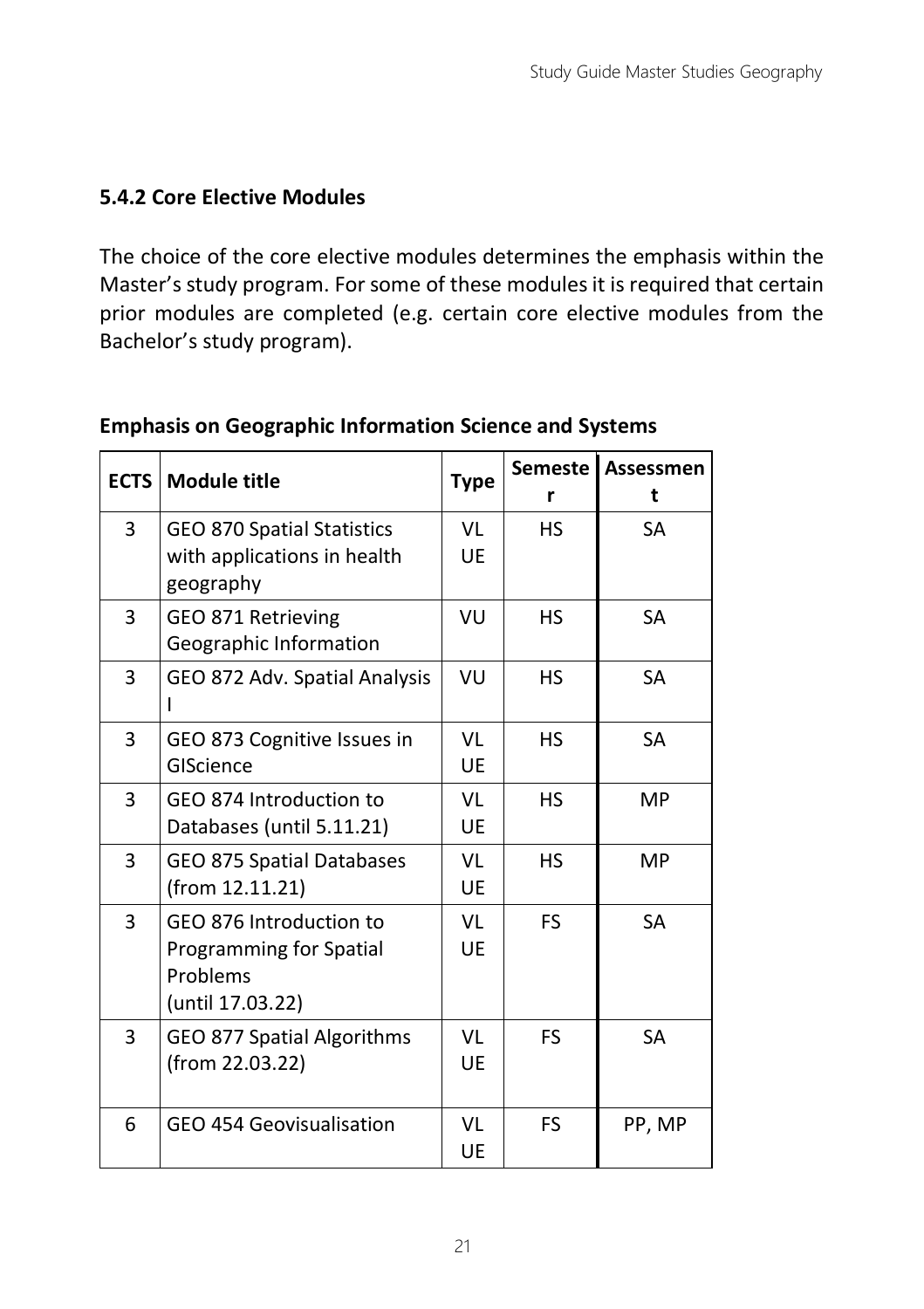| 3 | GEO879 Societal Isssues in<br>GIScience            | VL<br>UE  | HS | PP, SA |
|---|----------------------------------------------------|-----------|----|--------|
| 3 | GEO 880 Computational<br><b>Movement Analysis</b>  | VU        | FS | SA     |
| 3 | GEO 881 Adv. Spatial Analysis<br>Ш                 | VL/U<br>F | FS | SA     |
| 3 | GEO 885 GIScience Project                          | VI<br>UE  | FS | SA     |
| 3 | GEO 888 GIS for<br><b>Environmental Monitoring</b> | VU        | FS | PP, SA |

### **Emphasis on Remote Sensing**

|   | <b>ECTS   Module title</b>                                     | <b>Type</b>     | <b>Semeste</b> | <b>Assessmen</b> |
|---|----------------------------------------------------------------|-----------------|----------------|------------------|
| 6 | GEO 441 Remote Sensing A:<br>Seminar                           | КO<br><b>SE</b> | FS             | SA               |
| 6 | GEO 442 Remote Sensing:<br>Spectroscopy of the Earth<br>System | VL<br>UE        | HS             | MP               |
| 6 | GEO 443 Remote Sensing:<br><b>SAR and LIDAR</b>                | VI<br>UE        | <b>HS</b>      | MP               |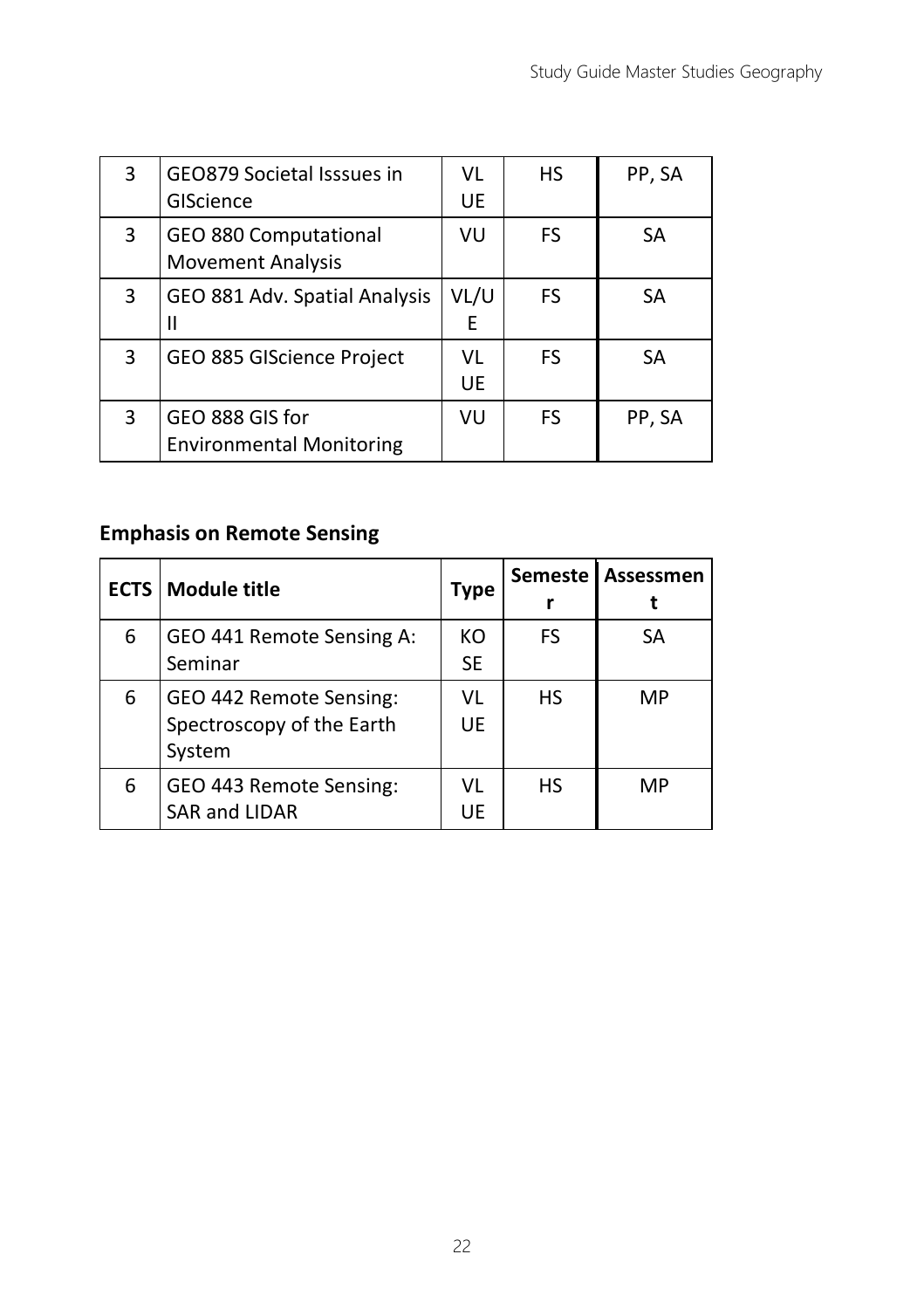### **Emphasis on Human Geography**

| <b>ECTS</b> | <b>Module title</b>                                                       | <b>Type</b>    | <b>Semeste</b><br>r | Assessmen<br>t |
|-------------|---------------------------------------------------------------------------|----------------|---------------------|----------------|
| 6           | GEO 421 Development<br>studies                                            | VI             | <b>HS</b>           | PP, SA         |
| 6           | GEO 422 Qualitative<br>Methodologies and Methods<br>in Human Geography    | VI             | FS.                 | <b>SA</b>      |
| 6           | GEO 423 Political Geography                                               | <b>SE</b>      | <b>HS</b>           | SA             |
| 6           | GEO 424 Environment in<br>History                                         | <b>SE</b>      | <b>FS</b>           | SA             |
| 6           | <b>GEO 425 Political Ecology</b>                                          | <b>SE</b>      | <b>FS</b>           | SA             |
| 6           | GEO 432 Gender, Work and<br>Space                                         | <b>SE</b><br>E | <b>HS</b>           | <b>SA</b>      |
| 6           | GEO 433 Global Economic<br>Geographies of Agriculture<br>and Food Systems | <b>SE</b>      | <b>FS</b>           | <b>SA</b>      |
| 3           | GEO 722 Human Geography<br>Field Course 1                                 | <b>SE</b><br>E |                     | PP             |
| 3           | GEO 723 Human Geography<br>Field Course 2                                 | <b>SE</b><br>E |                     | PP             |
| 3           | GEO 724 Human Geography<br>Field Course 3                                 | <b>SE</b><br>E |                     | PP             |
| 3           | GEO 835 Geography of<br><b>Sustainability Transitions</b>                 | VL             | FS                  | <b>SA</b>      |
| 3           | GEO 837 Regional<br><b>Environmental Governance</b>                       | <b>SE</b>      | <b>HS</b>           | PP, SA         |
| 3           | GEO 838 Self-organised<br>Seminar                                         | <b>SE</b>      | <b>FS</b>           |                |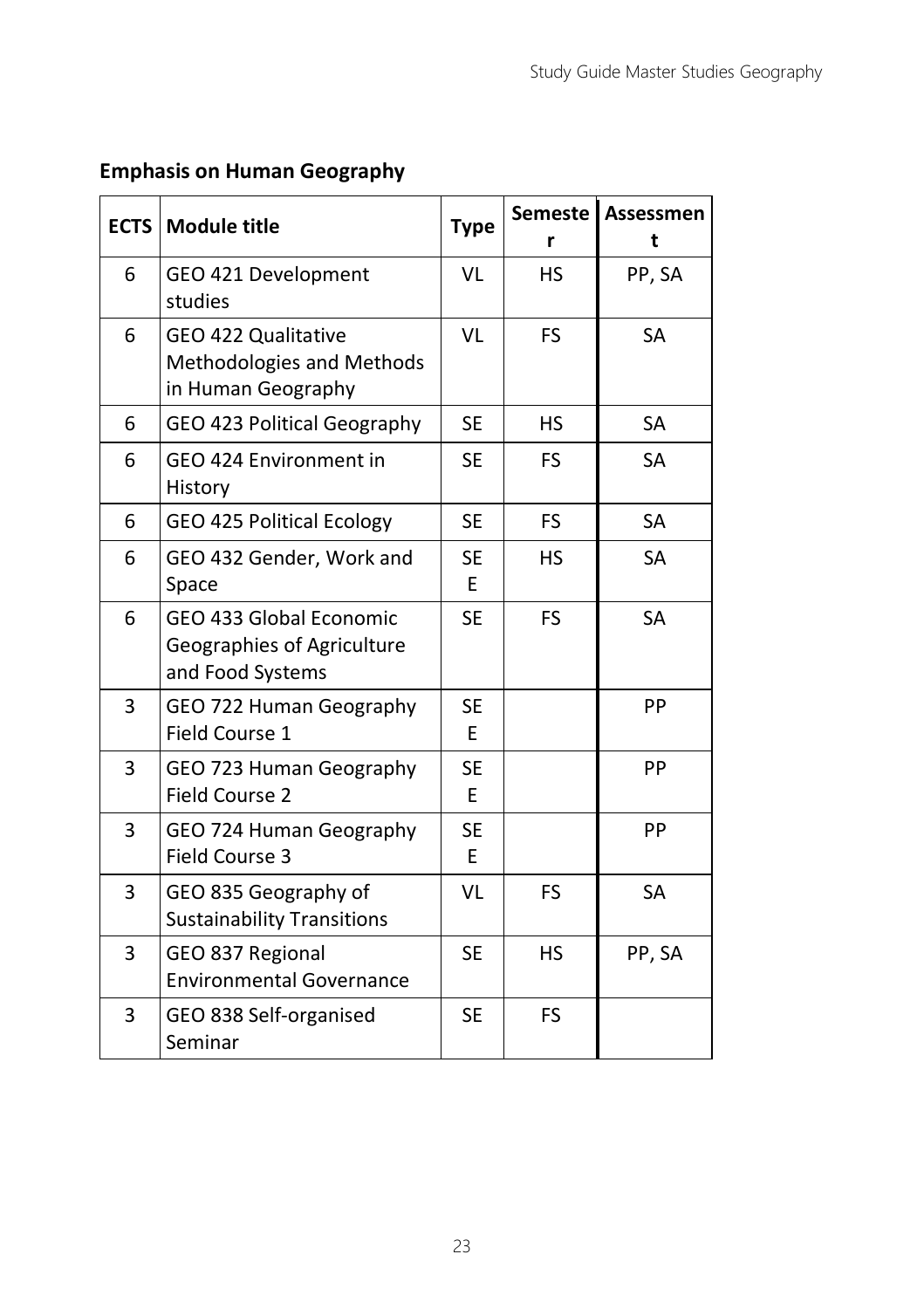|  |  | <b>Emphasis on Physical Geography</b> |
|--|--|---------------------------------------|
|--|--|---------------------------------------|

<span id="page-27-0"></span>

|   | <b>ECTS</b> Module title                                                | <b>Type</b> | <b>Semeste</b> | Assessmen<br>t |
|---|-------------------------------------------------------------------------|-------------|----------------|----------------|
| 6 | GEO 411 Field studies on high                                           | <b>SE</b>   | FS.            | <b>SA</b>      |
|   | mountain processes                                                      | PR, E       |                |                |
| 6 | GEO 463 Soil Science I                                                  | VU          | HS.            | SA             |
| 6 | GEO 412 Soil Science III                                                | <b>BL</b>   | <b>FS</b>      | PP, SA         |
| 6 | GEO 417 Environmental                                                   | <b>PR</b>   | <b>HS</b>      | <b>SA</b>      |
|   | archives and age<br>determination                                       | <b>BL</b>   | HS/FS          |                |
| 6 | GEO 418 Atmosphere and<br>Climate                                       | VL          | HS/FS          | <b>MP</b>      |
| 6 | GEO 471 Hydrological field<br>measurements and<br>calculations          | VU          | <b>FS</b>      | PP, SA         |
| 6 | GEO 475 Hydrological<br>Modelling and Programming                       | VU          | <b>HS</b>      | MP, SA         |
| 3 | GEO 815 Quantification and<br>modelling of the Cryosphere               | VU          | <b>HS</b>      | PP, SA         |
| 3 | GEO 820 Stable isotopes in<br>ecology and soil science                  | VU          | <b>HS</b>      | SA             |
| 3 | GEO 851 Glacier Mass Balance<br><b>Measurements and Analysis</b>        | VU<br>E     | <b>HS</b>      | SA             |
| 3 | GEO 856 The high-mountain<br>cryosphere: processes and<br>risks         | VU          | <b>FS</b>      | <b>MP</b>      |
| 3 | GEO 857 Snow and<br>Avalanches: Processes and<br><b>Risk Management</b> | VU          | FS             | <b>MP</b>      |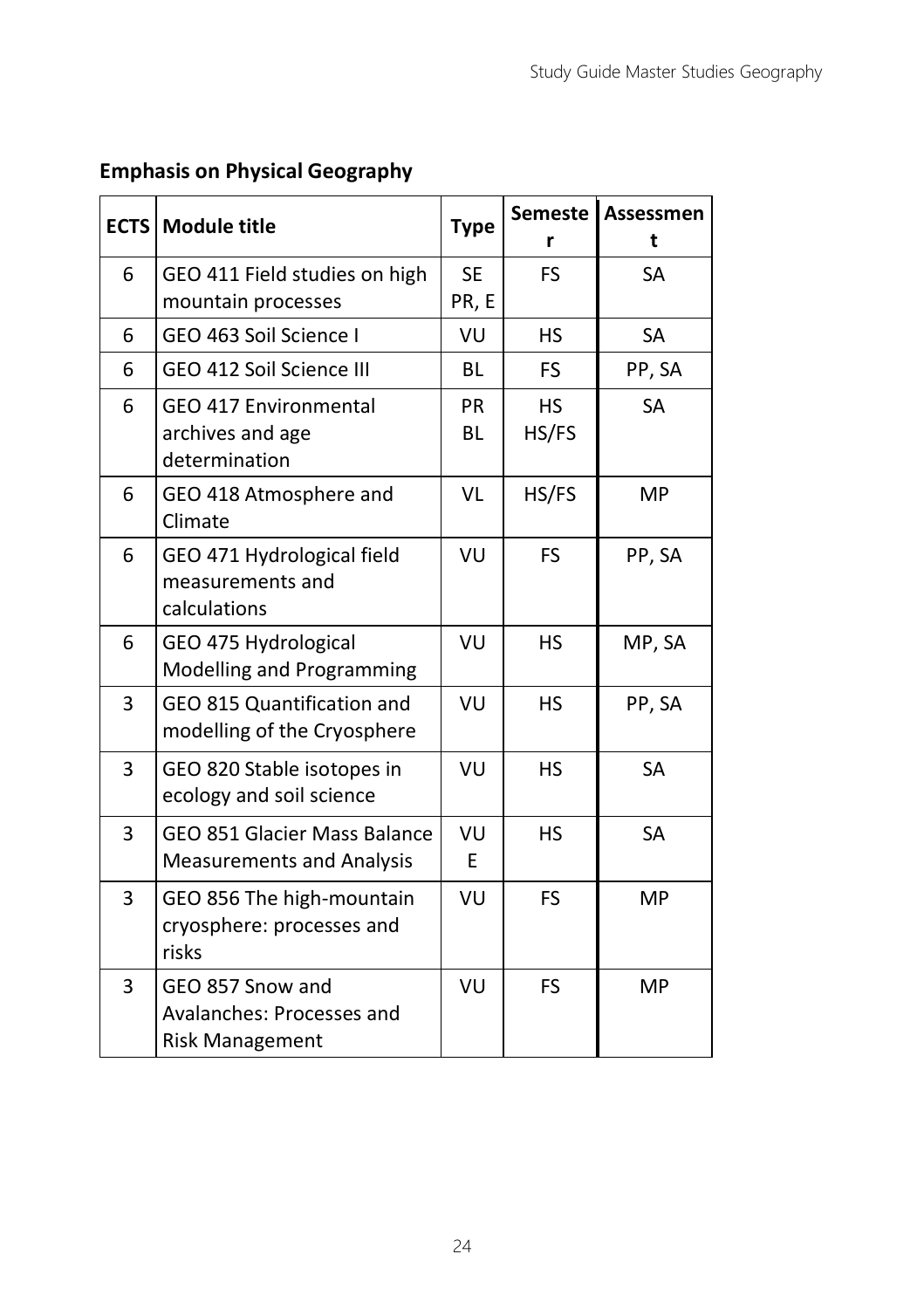### **5.4.3 Elective Modules**

Besides compulsory and core elective modules, elective modules have to be completed. Basically, all modules of the course book of the University and the ETH Zurich are eligible:

| Geography:              | Courses offered by the Department, particularly:                                                                                                                                                                                                                                    |  |  |
|-------------------------|-------------------------------------------------------------------------------------------------------------------------------------------------------------------------------------------------------------------------------------------------------------------------------------|--|--|
|                         | Core elective modules, which are not already<br>taken as such                                                                                                                                                                                                                       |  |  |
|                         | Elective modules of the Department<br>$\bullet$                                                                                                                                                                                                                                     |  |  |
|                         | Additional field trips<br>$\bullet$                                                                                                                                                                                                                                                 |  |  |
| Other subjects:         | Whole offer of the University of Zurich and the ETH<br>Zurich primarily on Master level. Subject to certain<br>restrictions by the responsible field or instructor.                                                                                                                 |  |  |
| <b>Further modules:</b> | Other modules which are a reasonable addition can<br>be chosen, e.g. language and communication<br>courses of the Language Centre of the University of<br>Zurich and the ETH Zurich. A maximum of<br>4 ECTS credits for language courses can be credited<br>(BSc and MSc together). |  |  |
| Internship, tutorial:   | See information in chapters 5.6 and 5.7                                                                                                                                                                                                                                             |  |  |

When choosing your elective modules, the following points have to be considered:

- Modules can have specific prerequisites that are defined in the in the course catalogue.
- The content of your elective modules should support your individual study-goals.
- Sports courses cannot be credited as elective modules.
- Modules at the ETH have to be booked at the ETH via myStudies.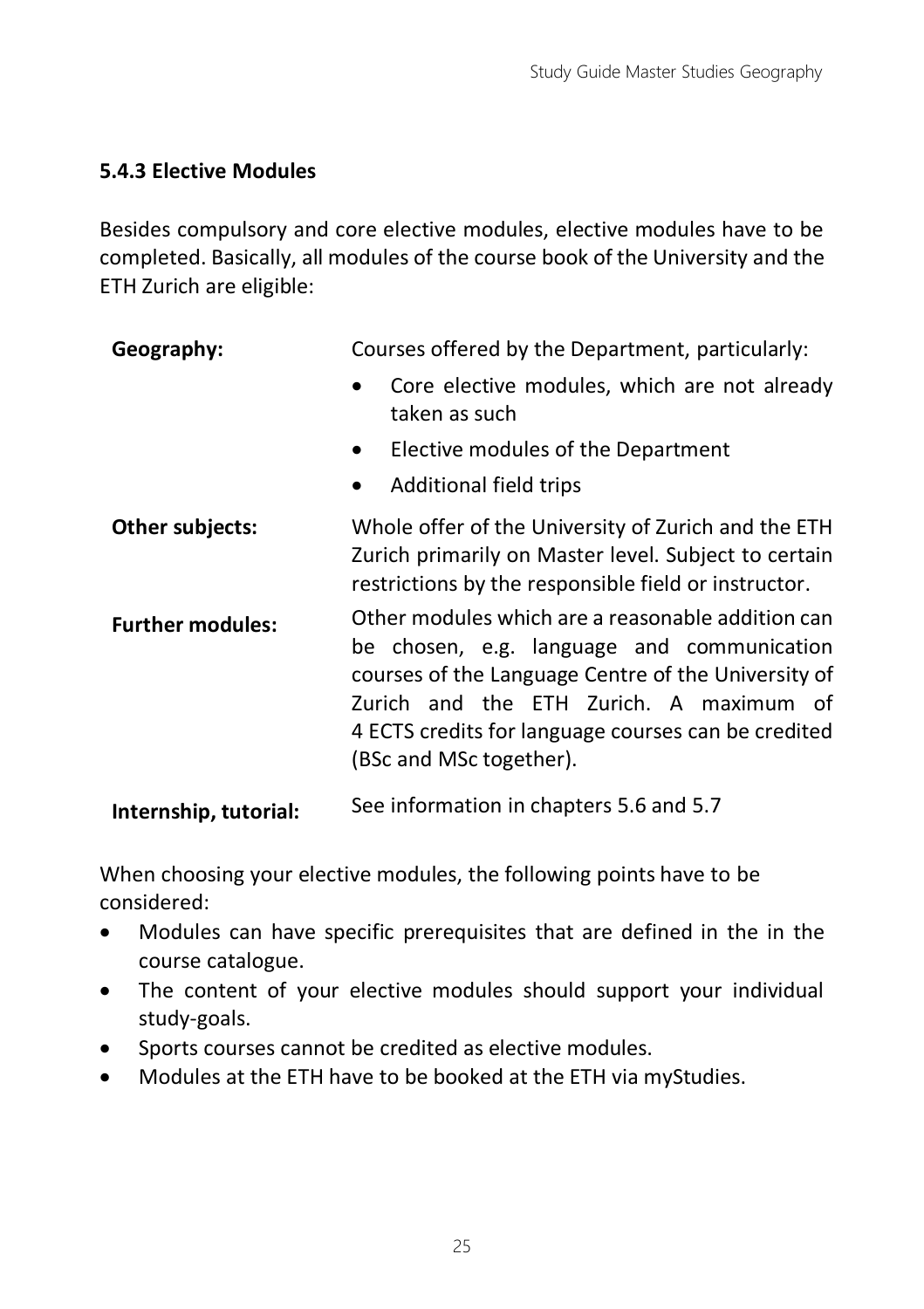| <b>ECTS</b>    | <b>Module title</b>                                                         | <b>Type</b>    | <b>Semeste</b><br>r    | Assessmen<br>t      |
|----------------|-----------------------------------------------------------------------------|----------------|------------------------|---------------------|
| $\mathbf{1}$   | GEO 717 Google Earth Engine                                                 | BL             | <b>FS</b>              | SA                  |
| 1              | GEO 802 Data Information<br>Literacy                                        | BL             | <b>HS</b>              | <b>SA</b>           |
| $\overline{2}$ | GEO 803 Solving Geospatial<br><b>Problems using Matlab</b>                  | BL             | <b>HS</b>              | <b>PP</b>           |
| 3              | GEO 805 Natural hazard and<br>risk assessment in high-<br>mountain areas    | BL             | HS.                    | PP                  |
| 1              | GEO 812 Getting started with<br>R for spatial analysis                      | BL             | HS                     |                     |
| 6              | GEO 818 Dendro-Ecology                                                      | VI<br>BL       | <b>HS</b><br><b>FS</b> | SA, PP<br><b>SA</b> |
| 4              | GEO 819 The<br>biogeochemistry of plant-soil<br>systems in a changing world | VU             | FS.                    | SA, PP              |
| $\overline{2}$ | GEO 820 Stable isotopes in<br>ecology and soil science                      | VI             | <b>FS</b>              | <b>SA</b>           |
| 3              | GEO 886 Natural Resource<br>Management of Mountain<br>Areas                 | VL/U<br>E<br>F | <b>FS</b>              |                     |
| $1-3$          | <b>GEO 7xx Modules with</b><br>integrated excursions                        | F              | HS.<br><b>FS</b>       | <b>SA</b>           |

The following elective modules are offered at the Department of Geography: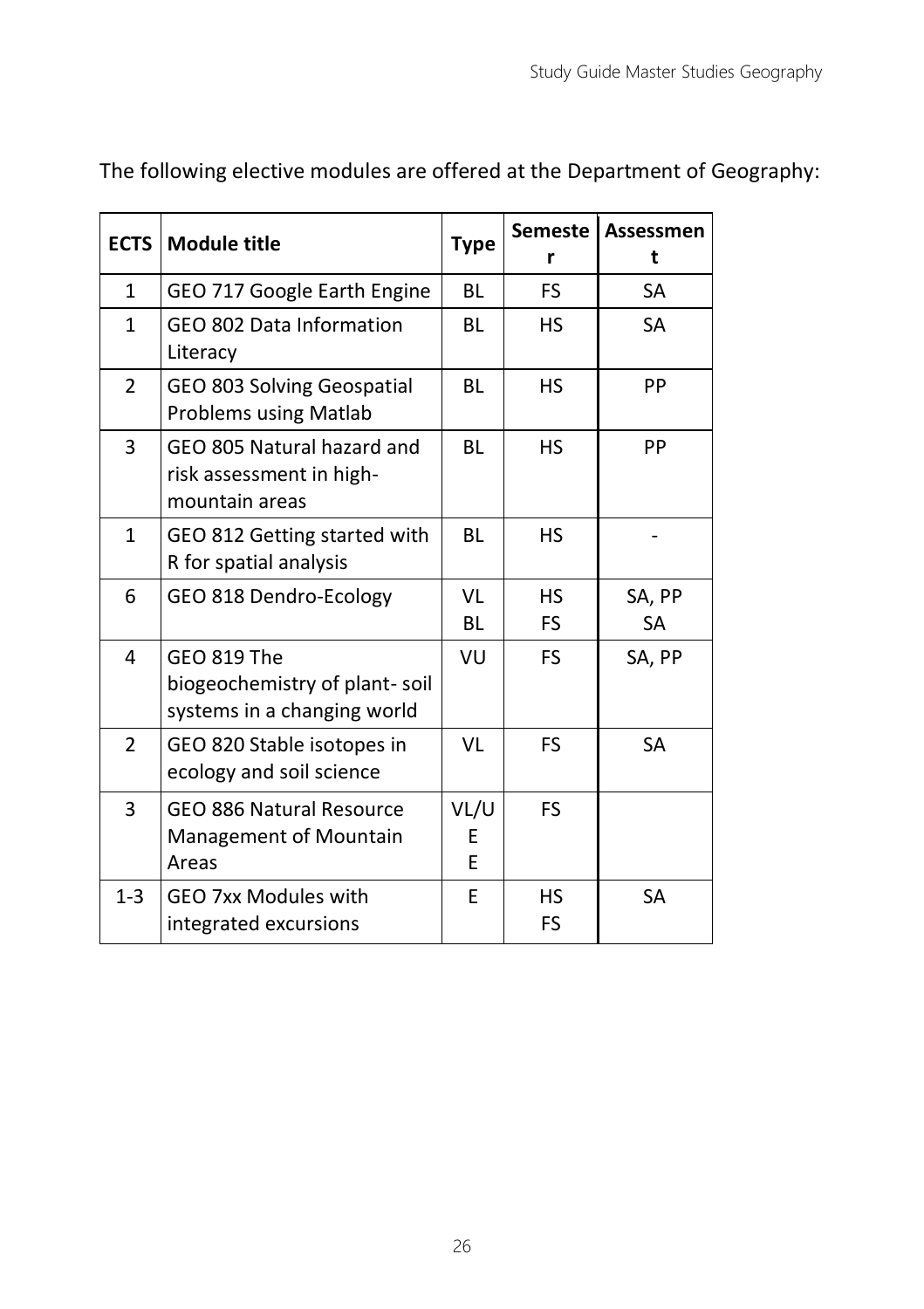## <span id="page-30-0"></span>**5.5 Field trips (GEO 599)**

Field trips, about which students will be informed by e-mail by the student advisory service or which are offered by the *Geographie Alumni UZH*, can be taken in the elective section.

#### **<https://www.geographie-alumni.uzh.ch/de/Exkursionen.html>**

One field trip day counts as 0.5 ECTS credits, but only integer ECTS credits can be credited. In the case of field trips lasting several days, a maximum of 1 ECTS credit (= 2 days) will be credited. A maximum of 3 ECTS credits (= 6 days) can be credited during the Master's program. These days do not include field trips, which are part of certain lectures or exercises.

The crediting of the ECTS credits obtained through field trips takes place once before completion of the Master's program by handing in the confirmation form of the attended field trips. On the GIUZ website under "Downloads / Information Sheets" the form "Confirmation form of field trips" can be downloaded. The form must be handed in into the mailbox at the student advisory service (Y25K10) by the end of the last semester of the Master's program.

#### **<http://www.geo.uzh.ch/en/studying/downloads.html>**

In addition, a maximum of 2 ECTS credits for an excursion seminar (GEO777) can be credited to some specific large field trip (abroad) during the whole Bachelor's and Master's program (upon announcement).

For GEO 7xx modules with integrated excursions there are no restrictions for crediting in the elective section.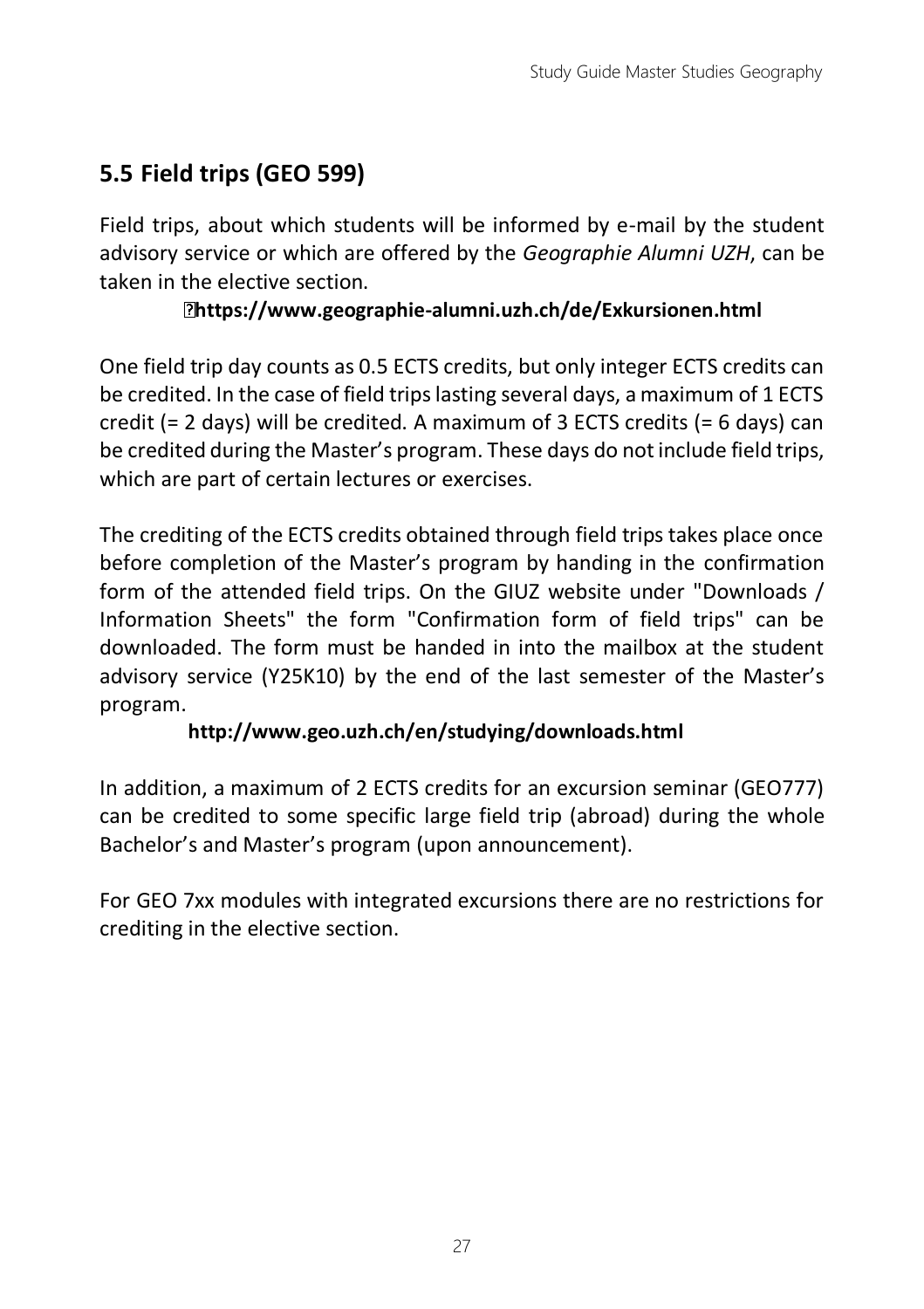## <span id="page-31-0"></span>**5.6 Tutorials**

Students who work as tutors in a Geography module obtain 2 ECTS credits per module in the elective section. During the entire period of study (Bachelor and Master studies), a maximum of 5 ECTS credits can be credited.

Tutorials are a useful and recommended addition to the studies and a valuable experience. Tutors support the instructors in exercises and seminars of lower semesters. The correction of assignments is also part of the activity as a tutor. The own knowledge is applied and passed on. Future teachers can collect first experiences in teaching. Furthermore, semester assistant positions are only given to students who have worked as tutors in the respective TSA. Apart from the 2 ECTS credits per tutorial, tutors receive a financial compensation.

Open positions for tutorials for the following semester are published on the website in the middle of the semester. Students are also informed about open tutor positions and application deadlines by e-mail.

## <span id="page-31-1"></span>**5.7 Internship**

A research or vocational internship can be a useful addition to an academic education. For a four-week internship 2 ECTS can be credited as an elective module. During the entire study (Bachelor and Master) a maximum of 5 ECTS credits, which correspond to a ten-week internship, can be credited. A faculty member must approve of the internship **prior** to its completion.

#### **<http://www.geo.uzh.ch/de/studium/downloads>**

An internship report of approximately 5-10 pages is handed in to the faculty member. In addition, a short form of the report is intended to show other students different options for gaining work experience and to help them organise their own internship. For this purpose, the internship is briefly described on approximately one A4 page whereby the important key points are mentioned.

This report is to be submitted as a Word document in English or German and should contain the points listed on the second page of the template.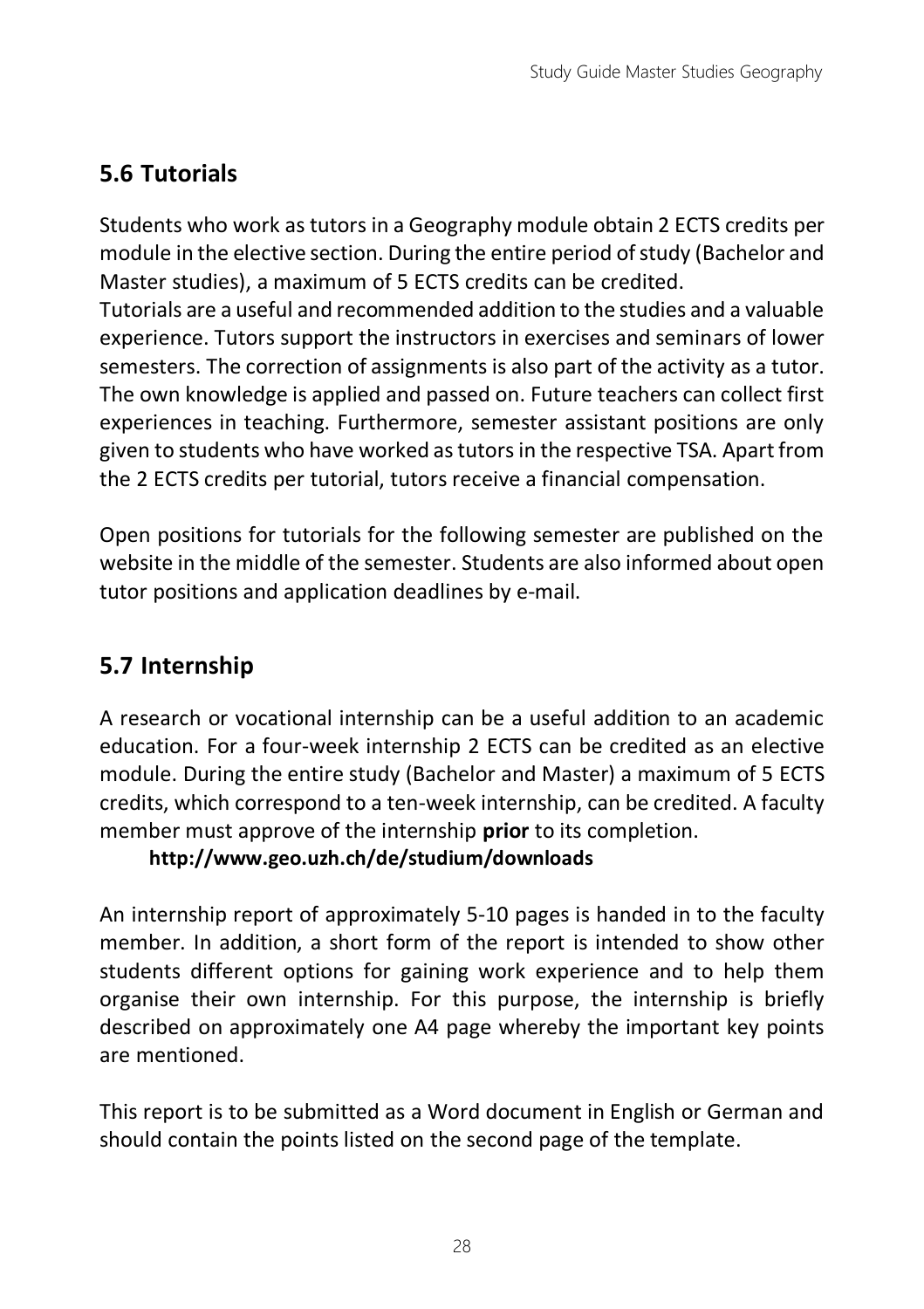Links leading to relevant websites can be included in the text and must be listed additionally at the end of the report. One or two images are requested for illustration purposes and have to be handed in separately. They need a minimum resolution of 920x556 pixels in landscape format.

**<https://www.geo.uzh.ch/en/studying/internship-reports.html>**

By submitting their report, students agree to its upload to the GIUZ's online internship catalogue and thereby its public accessibility.

Internship positions have to be organised independently. Open positions are published on our website.

**[www.geo.uzh.ch/en/services/open-positions/](http://www.geo.uzh.ch/en/services/open-positions/) [www.careerservices.uzh.ch/static/jobs/index.php?lang=en](http://www.careerservices.uzh.ch/static/jobs/index.php?lang=en) [www.iaeste.ch](http://www.iaeste.ch/)**

## <span id="page-32-0"></span>**6 Geography as a Minor**

Geography can be taken as minor with 30 or 60 ECTS credits. Both programs are regulated within the guidelines for the Bachelor's program (Bachelorwegleitung) and on the website.

**[https://www.geo.uzh.ch/de/studium/geographie\\_minor.html](https://www.geo.uzh.ch/de/studium/geographie_minor.html)**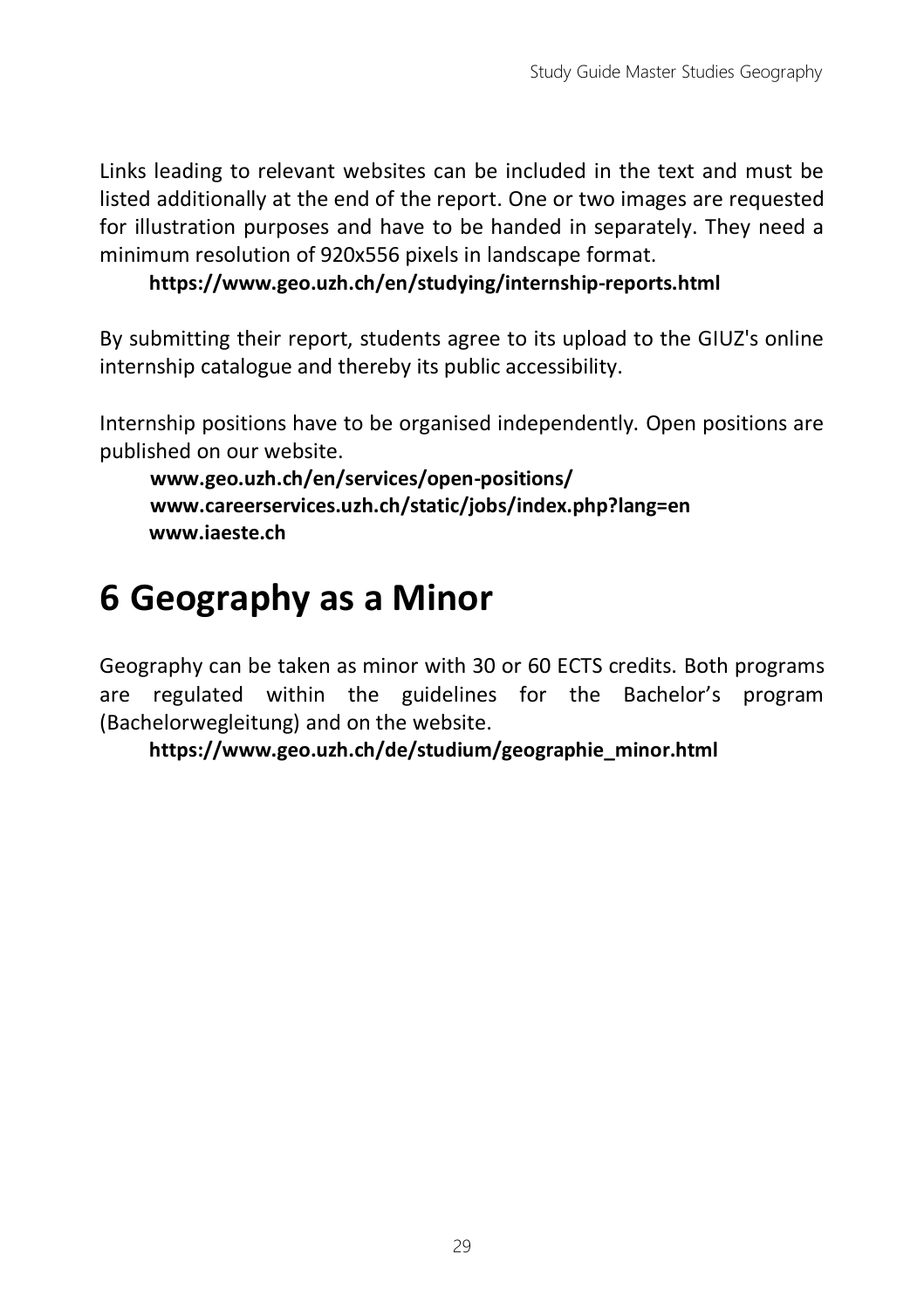## <span id="page-33-0"></span>**7 Teaching Diploma**

### **Lehrdiplom für Maturitätsschulen<sup>1</sup>**

Um Geographie an einer Mittelschule unterrichten zu können, wird das Lehrdiplom für Maturitätsschulen im Fach Geographie verlangt. Geographie kann als 1. oder 2. Unterrichtsfach gewählt werden. Es kann bereits während des Masterstudiums mit der didaktischen Ausbildung begonnen werden, ein abgeschlossenes Geographiestudium ist jedoch Voraussetzung für den Erwerb des Lehrdiploms für Maturitätsschulen. Die didaktische Ausbildung wird vom Institut für Erziehungswissenschaften (IfE) angeboten. Dafür ist eine Doppelimmatrikulation nötig.

#### **<http://www.geo.uzh.ch/de/studium/lehrdiplom.html> <http://www.ife.uzh.ch/de/llbm/lehrdiplomfuermaturitaetsschulen.html>**

Bewerbungsfristen Doppelimmatrikulation: Beginn im Herbstsemester: 30. April Beginn im Frühjahrssemester: 30. November

Institut für Erziehungswissenschaften (IfE) UZH Abteilung Lehrerinnen und Lehrerbildung Maturitätsschulen (LLBM) Kantonsschulstrasse 3, 8001 Zürich Tel. 044/634 66 55 **[sekretariat.llbm@ife.uzh.ch](mailto:sekretariat.llbm@ife.uzh.ch)**

Dr. Itta Bauer Geography Teacher Training Y25 L08 Winterthurerstr. 190, Universität Irchel, Zürich Tel. 044/635 51 47 **[itta.bauer@geo.uzh.ch](mailto:itta.bauer@geo.uzh.ch)**

<sup>&</sup>lt;sup>1</sup> As the Teaching Diploma for Upper Secondary Education can only be completed in German, the following information is provided in German.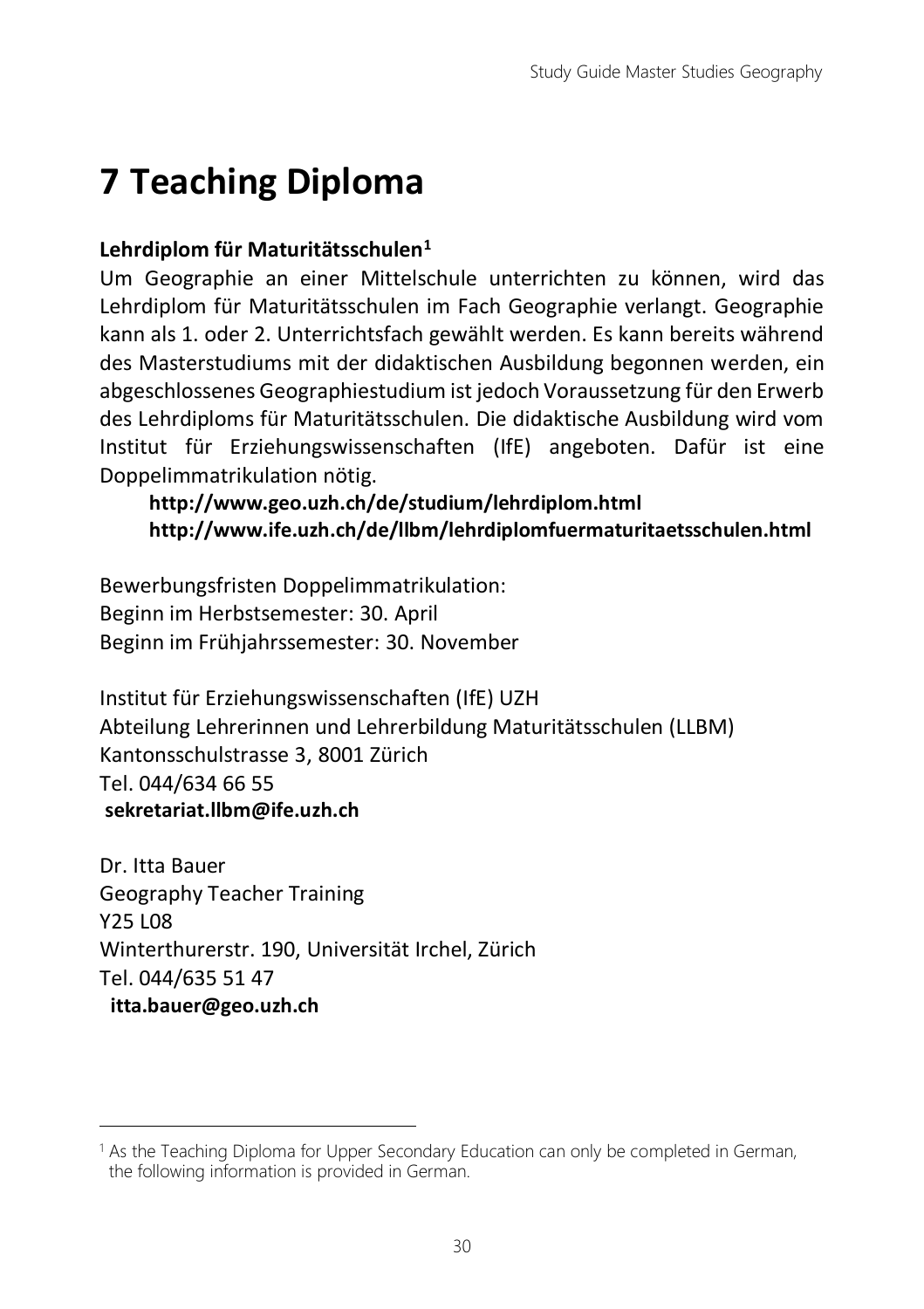## <span id="page-34-0"></span>**7.1 Geographie als 1. Unterrichtsfach**

Als Basis für das Lehrdiplom für Maturitätsschulen mit Geographie als Monofach (sie unterrichten später ausschliesslich Geographie) oder 1. Unterrichtsfach (sie unterrichten daneben ein zweites Unterrichtsfach) dient der Bachelor- und Masterabschluss in Geographie (Bsc in Geographie, resp. MSc in Geography).

Das Lehrdiplom für Maturitätsschulen kann – muss aber nicht – neben dem Fach Geographie auch in einem 2. Unterrichtsfach (z.B. Geschichte, Biologie, Chemie, Physik, Mathematik) erworben werden. Das 2. Unterrichtsfach kann ein Fach aus der Mathematisch-naturwissenschaftlichen oder der Philosophischen Fakultät sein, **nicht** aber eines aus der wirtschaftswissenschaftlichen Fakultät oder der ETH, insbesondere Sport. Informationen über die Anforderungen können beim Institut für Erziehungswissenschaften bezogen werden. Studierende, welche das Lehrdiplom für Maturitätsschulen in einem 2. Unterrichtsfach erwerben möchten, sollten bereits während dem Bachelorstudium Module im entsprechenden Fach belegen. Weiter muss die Fachdidaktik für das entsprechende 2. Unterrichtsfach besucht werden.

## <span id="page-34-1"></span>**7.2 Geographie als 2. Unterrichtsfach**

Studierende mit Minor Geographie können Geographie als 2. Unterrichtsfach auswählen, sofern sie auch in ihrem Major das Lehrdiplom für Maturitätsschulen erwerben. Diese Möglichkeit richtet sich ausschliesslich an Studierende mit einem Major, welches an Kantonsschulen unterrichtet wird (z.B. Geschichte, Biologie, Physik).

Die fachwissenschaftlichen Voraussetzungen für das 2. Unterrichtsfach Geographie umfassen 90 ECTS Credits. Da die Module klar vorgegeben sind, empfiehlt sich eine frühe Planung des Minors. Die Liste der fachwissenschaftlichen Voraussetzungen ist auf der Website des GIUZ publiziert.

**<http://www.geo.uzh.ch/de/studium/lehrdiplom.html>**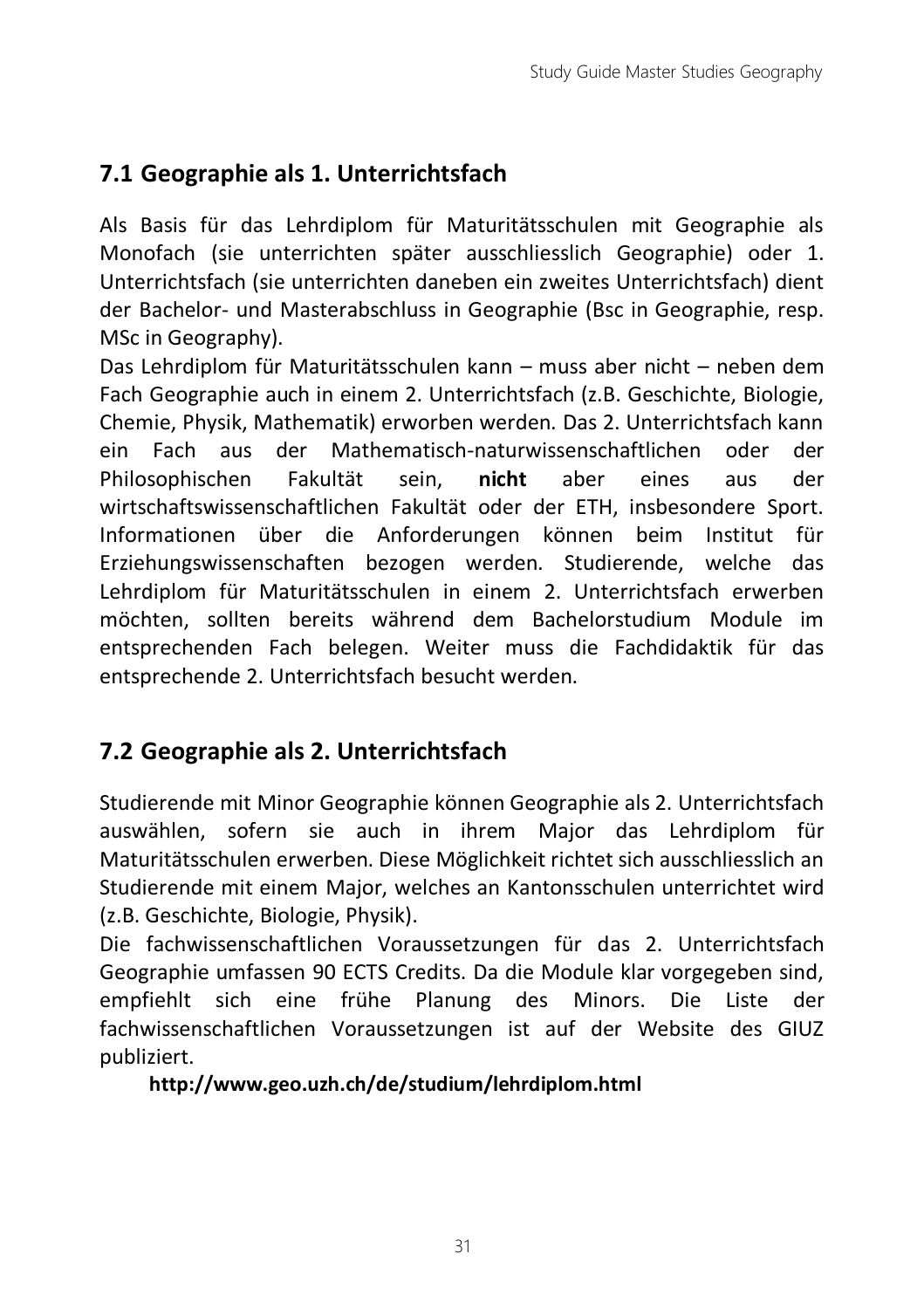## <span id="page-35-0"></span>**8 Varia**

## <span id="page-35-1"></span>**8.1 Student Society Geography (Fachverein)**

The primary aim of the Student Society Geography (Geoteam) is the protection of the interests of geography students towards the Department. It is close to the University of Zurich Student Association (VSUZH). The Student Society offers the possibility to establish contacts between the students, but it also aims to cooperate with the lecturers as well as with other student societies.

The Geoteam regularly organises events such as the very popular "DoBar" ("Do" for Thursday in German) at the Irchelbar and the "Geofest". For the continued existence and representation of students' interests, motivated students are always welcome to join Geoteam!

**[www.geoteam.uzh.ch](http://www.geoteam.uzh.ch/) [geoteam@geo.uzh.ch](mailto:geoteam@geo.uzh.ch)**

Geoscope – the magazine of the Student Society Geography – discusses current issues related to the Geography study program. The editors ensure that an issue is published twice a year.

**[www.geo.uzh.ch/microsite/geoscope](http://www.geo.uzh.ch/microsite/geoscope) [geoscope@geo.uzh.ch](mailto:geoscope@geo.uzh.ch)**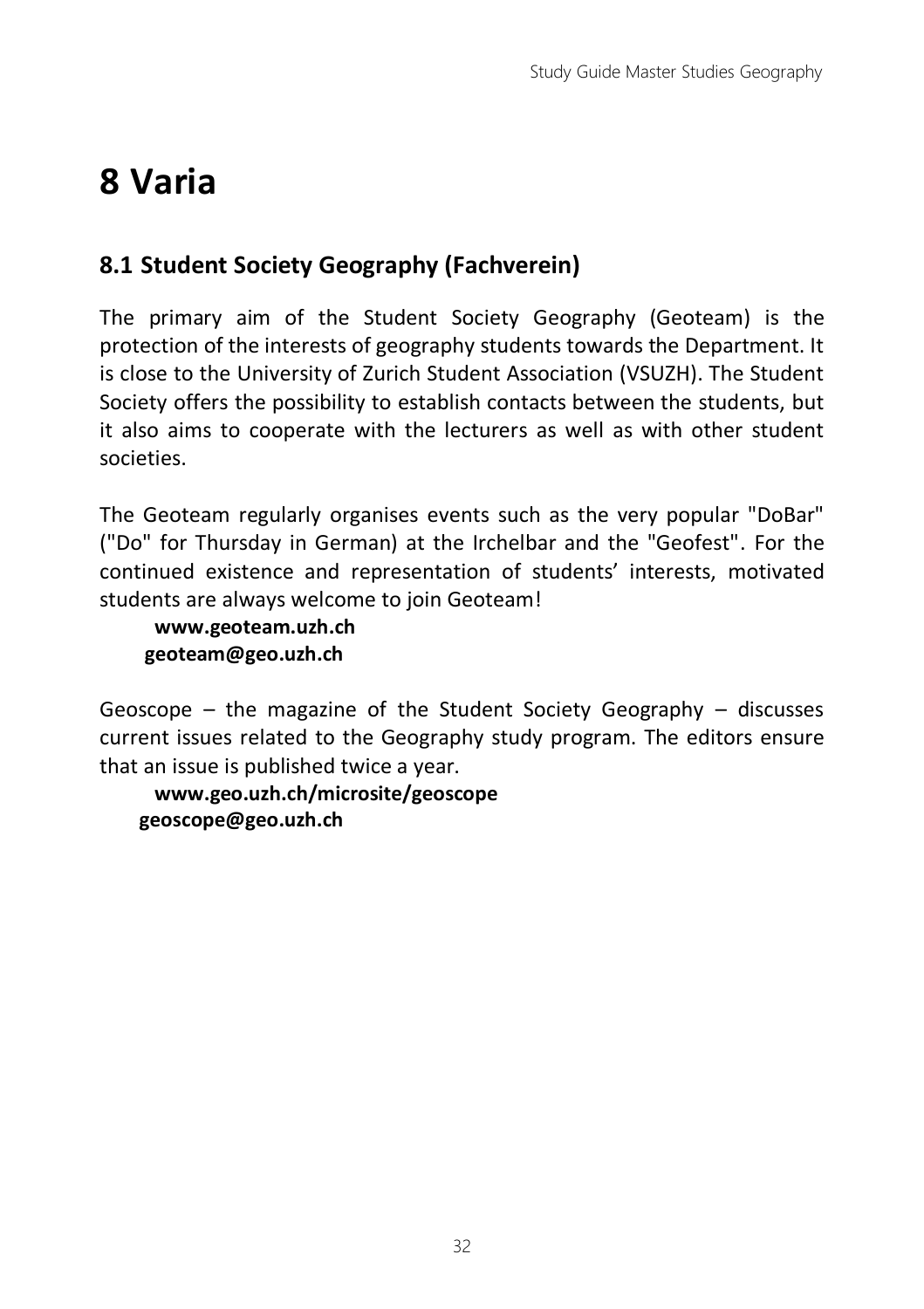## <span id="page-36-0"></span>**8.2 Geographie Alumni UZH (former GEGZ)**

This section is about the "Geographie Alumni UZH", former Geographical-Ethnological Society Zurich (GEGZ). They offer different field trips and lectures on geographical issues. As they are mainly held in German, this section is written in German.

Die Geographie Alumni UZH sieht sich als Bindeglied zwischen Hochschule und Öffentlichkeit. Ihr Hauptanliegen ist es, durch Fachvorträge zu verschiedenen aktuellen Leitthemen und durch Exkursionen im In- und Ausland, wissenschaftliche Forschungsergebnisse in verständlicher Form zugänglich zu machen. Die Geographie Alumni UZH umfasst junge Geographiestudierende sowie aktive und ehemalige Geographie-Lehrpersonen, Hochschul-Absolventeninnen und -Absolventen und Dozierende verschiedener Fachrichtungen. Die Geographie Alumni UZH pflegt und ermöglicht ein dichtes fachliches und persönliches Netzwerk. Sie ist als Regionalgesellschaft Mitglied der ASG (Association Suisse de Géographie, Verband Geographie Schweiz). Mit der ASG zusammen bildet die Geographie Alumni UZH die Trägerschaft der "Geographica Helvetica" (Schweizerische Zeitschrift für Geographie). Diese Zeitschrift ist *open access* erhältlich und wird durch ein Herausgeberteam mit Schriftleitung an der Universität Zürich geleitet.

**[www.geographie-alumni.uzh.ch/de.html](http://www.geographie-alumni.uzh.ch/de.html) [www.geographica-helvetica.net](http://www.geographica-helvetica.net/)**

### *Mitgliedschaft*

Der Mitgliederbeitrag beträgt für Studierende 20 Fr. pro Jahr, für alle anderen Mitglieder 60 Fr. Darin inbegriffen ist die Fachzeitschrift "Geographica Helvetica", welche vierteljährlich erscheint.

Die Vorträge finden während dem Herbstsemester alle zwei Wochen jeweils am Mittwochabend um 18.15 Uhr im Auditorium D1.2 des Hauptgebäudes der ETH Zürich statt.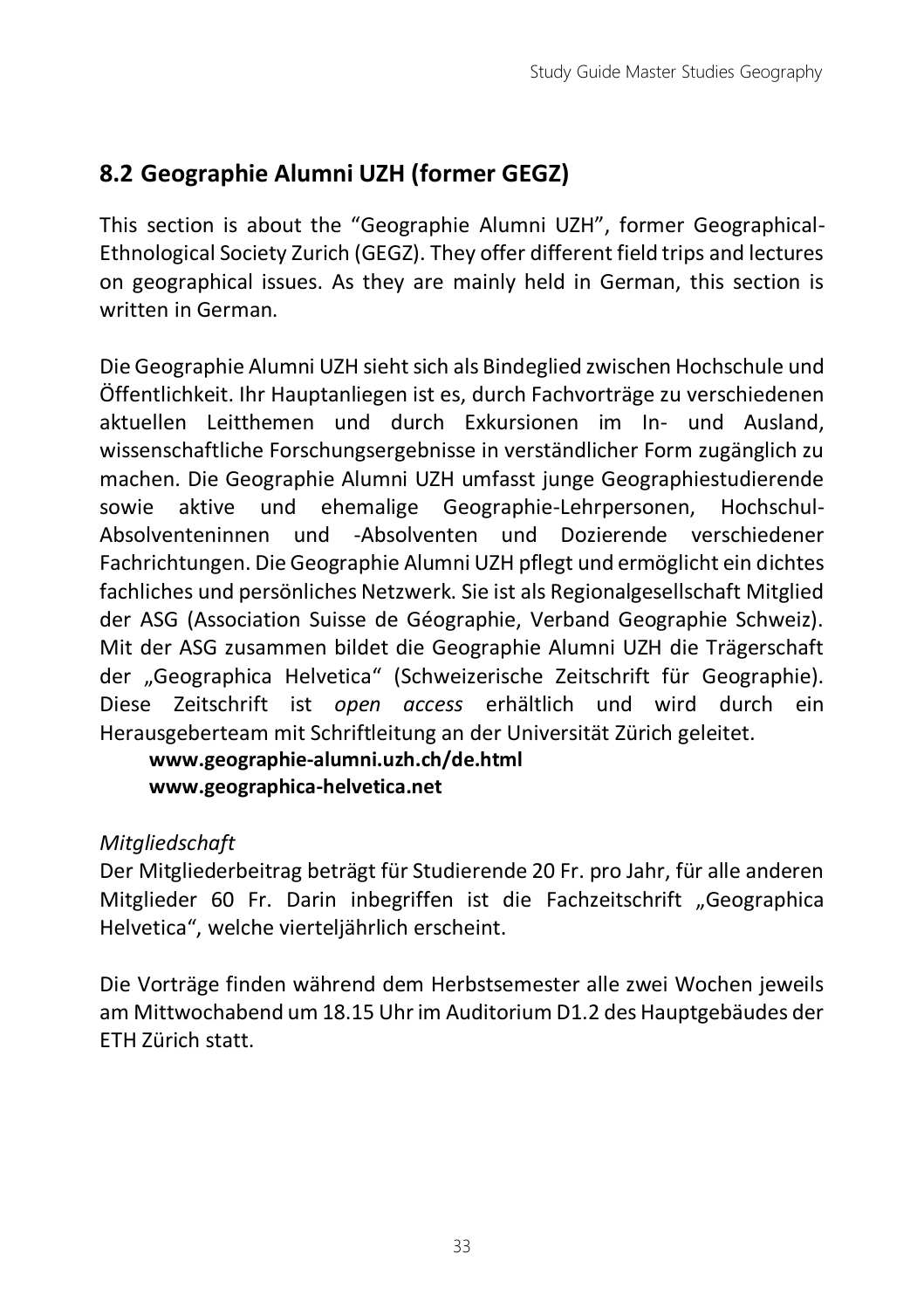## <span id="page-37-0"></span>**8.3 Libraries**

A number of different libraries are available to students, including:

- Main Library of the University of Zurich, Winterthurerstrasse 190 **[www.hbz.uzh.ch](http://www.hbz.uzh.ch/)** The Library of the Department of Geography is integrated into the Main Library of the University of Zurich. **[www.geo.uzh.ch/de/hauptbibliothek-uzh.html](http://www.geo.uzh.ch/de/hauptbibliothek-uzh.html)**
- Zentralbibliothek Zürich, Predigerplatz **[www.zb.uzh.ch](http://www.zb.uzh.ch/)**
- ETH-Library, ETH-City Campus **[www.library.ethz.ch](http://www.library.ethz.ch/de/)**
- Library of Earth Sciences, Sonneggstrasse 5 **[https://library.ethz.ch/en/locations-and-media/locations-and-opening](https://library.ethz.ch/en/locations-and-media/locations-and-opening-hours/earth-sciences-library.html)[hours/earth-sciences-library.html](https://library.ethz.ch/en/locations-and-media/locations-and-opening-hours/earth-sciences-library.html)**
- Schweizerisches Sozialarchiv, Stadelhoferstrasse 12 **[www.sozialarchiv.ch](http://www.sozialarchiv.ch/)**

## <span id="page-37-1"></span>**8.4 Important University Information Offices**

*Student Administration Office (Kanzlei)* University Main Building, Rämistrasse 71, 8006 Zürich, room E 8 Tel. 044/634 22 17, Mail: kanzlei@uzh.ch Opening hours: Monday - Friday: 9.30-12.30 o'clock **[www.uzh.ch/cmsssl/en/studies/dates/adresses.html](http://www.uzh.ch/cmsssl/en/studies/dates/adresses.html)**

*Student Affairs Office, Faculty of Science (MNF)* University Irchel, room 10-G-23 Tel. 044/635 40 07, Mail: bama@mnf.uzh.ch Opening hours: Tue / Thu: 10.00-12.30 / 13.45-16.15, Wed: 10.00-12.30 (mornings only during non-lecture period) **[www.mnf.uzh.ch](http://www.mnf.uzh.ch/)**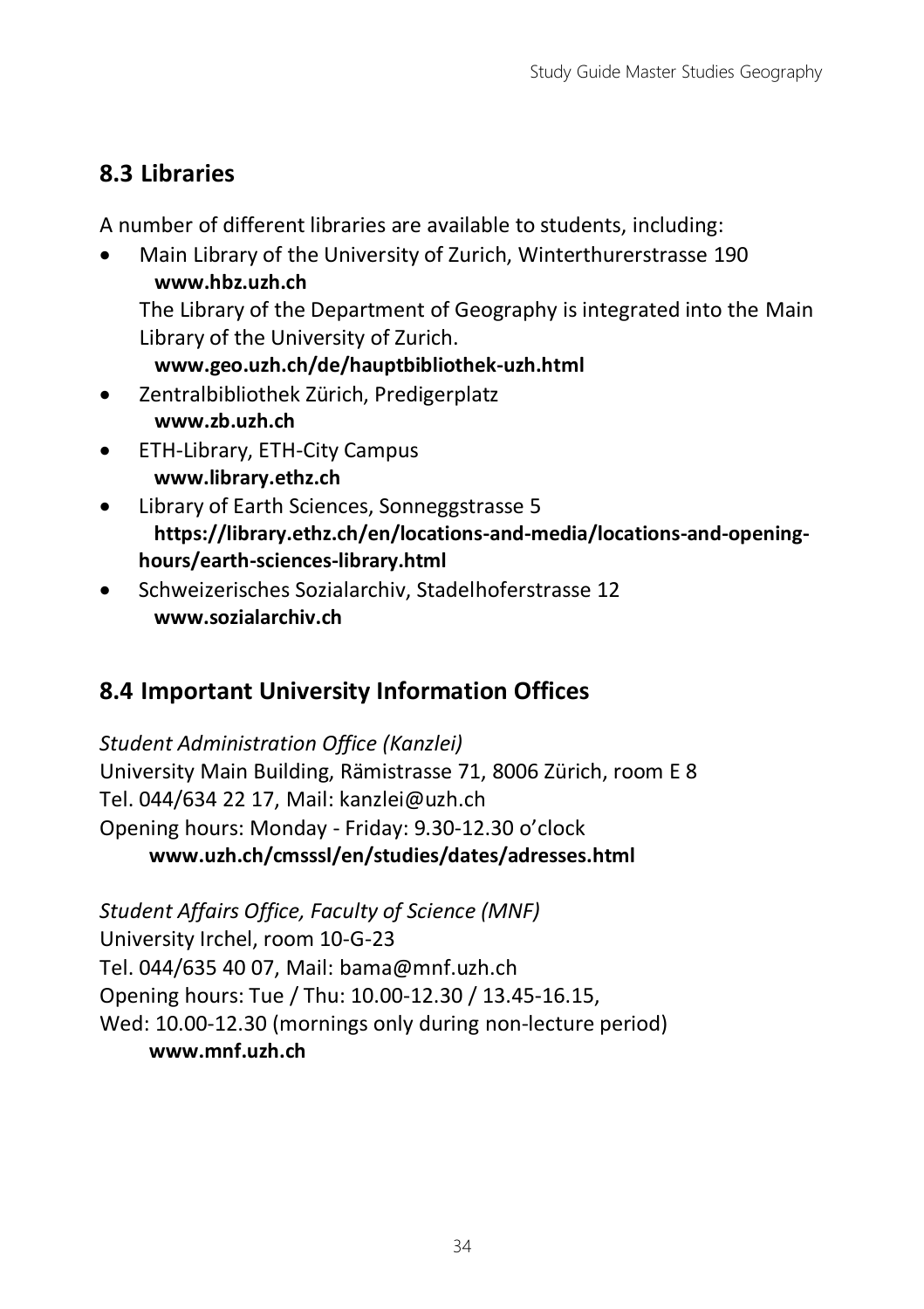#### *Psychological Counselling Service*

Plattenstrasse 28, 8032 Zürich

Tel. 044/634 22 80, Mail: pbs@ad.uzh.ch

Appointments by arrangement, also during semester break. Consultations are free of charge and strictly confidential.

#### **[www.pbs.uzh.ch/en.html](http://www.pbs.uzh.ch/en.html)**

*Advisory Centre for Grants and Loans* University Main Building, Rämistrasse 71, 8006 Zürich, room KOL Ea 4c Tel. 044/634 22 04, Mail: studienfinanzierung@ad.uzh.ch Opening hours: Tue - Fr: 10.00-12.30. Appointments by arrangement.

#### **[www.studienfinanzierung.uzh.ch/index.html](https://www.studienfinanzierung.uzh.ch/en.html)**

*International Relations Office (Exchange Programs)* University Main Building, Rämistr. 71, 8006 Zürich, room KOL E 17 Tel. 044/634 41 57, Mail: international@int.uzh.ch Opening hours: Mo - Fr: 9.30 - 12.30 or by arrangement **[www.uzh.ch/cmsssl/en/studies/advice/international.html](http://www.uzh.ch/cmsssl/en/studies/advice/international.html)**

*Academic Sports Association Zurich (ASVZ)* Secretary and information desk: Polyterrasse ETH, Tel. 044/632 42 10, Mail: info@asvz.ethz.ch September-Mai: Monday - Friday 10.00 - 16.00 / Thursday 10.00 - 19.00 June-August: Monday - Friday 10.00 - 14.00 o'clock

#### **[www.asvz.ch/en/634-welcome-asvz](http://www.asvz.ch/en/634-welcome-asvz)**

*Accommodation Agency* Accommodation (rooms and flats) service for students, lecturers and employees of the University of Zurich and ETH Zurich Sonneggstrasse 27, 8006 Zürich Tel. 044/632 20 37, Mail: zimmervermittlung@ethz.ch Opening hours: Monday, Wednesday - Fr 11.00 - 13.00 o'clock **[www.wohnen.ethz.ch](http://www.wohnen.ethz.ch/)**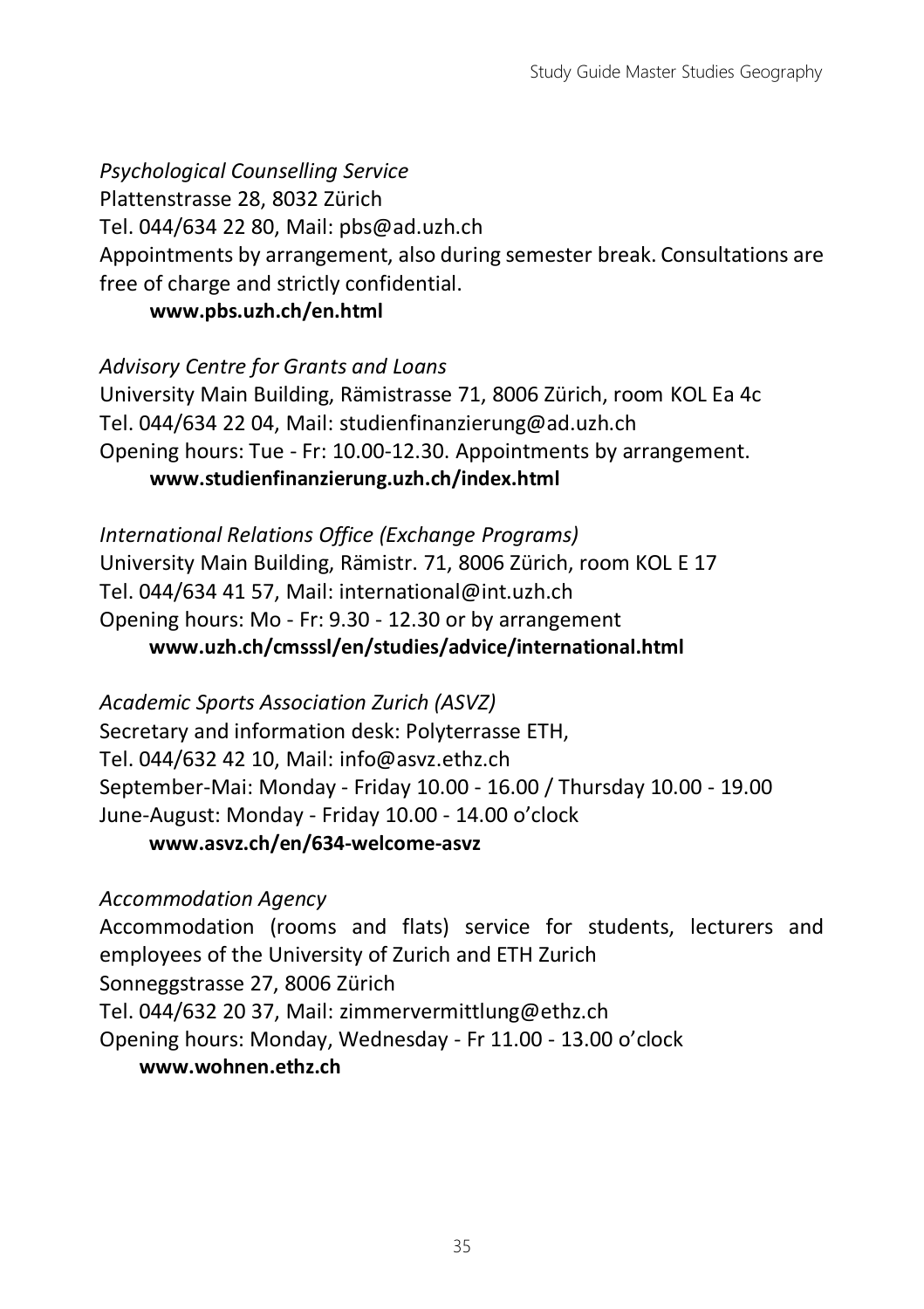Studentische Wohngenossenschaft (Woko) Sonneggstrasse 63, 8006 Zürich Tel. 044/632 42 90, Mail: woko@woko.ch Opening hours: Monday - Thursday 11.00 - 15.00 o'clock Phone hours: Monday - Thursday 9.00 - 13.00 o'clock **[www.woko.ch](http://www.woko.ch/)**

*Employment Agency* **[www.uzh.ch/cmsssl/en/studies/studentlife/vacancies.html](http://www.uzh.ch/cmsssl/en/studies/studentlife/vacancies.html)**

*Other useful links*

**[www.students.ch/jobs](http://www.students.ch/jobs) <https://marktplatz.uzhalumni.ch/>**(also for rooms and flats)

*Career Services* Hirschengraben 60, 8001 Zürich Tel. 044/634 21 54 or 62 **[www.careerservices.uzh.ch/en.html](https://www.careerservices.uzh.ch/en.html)**